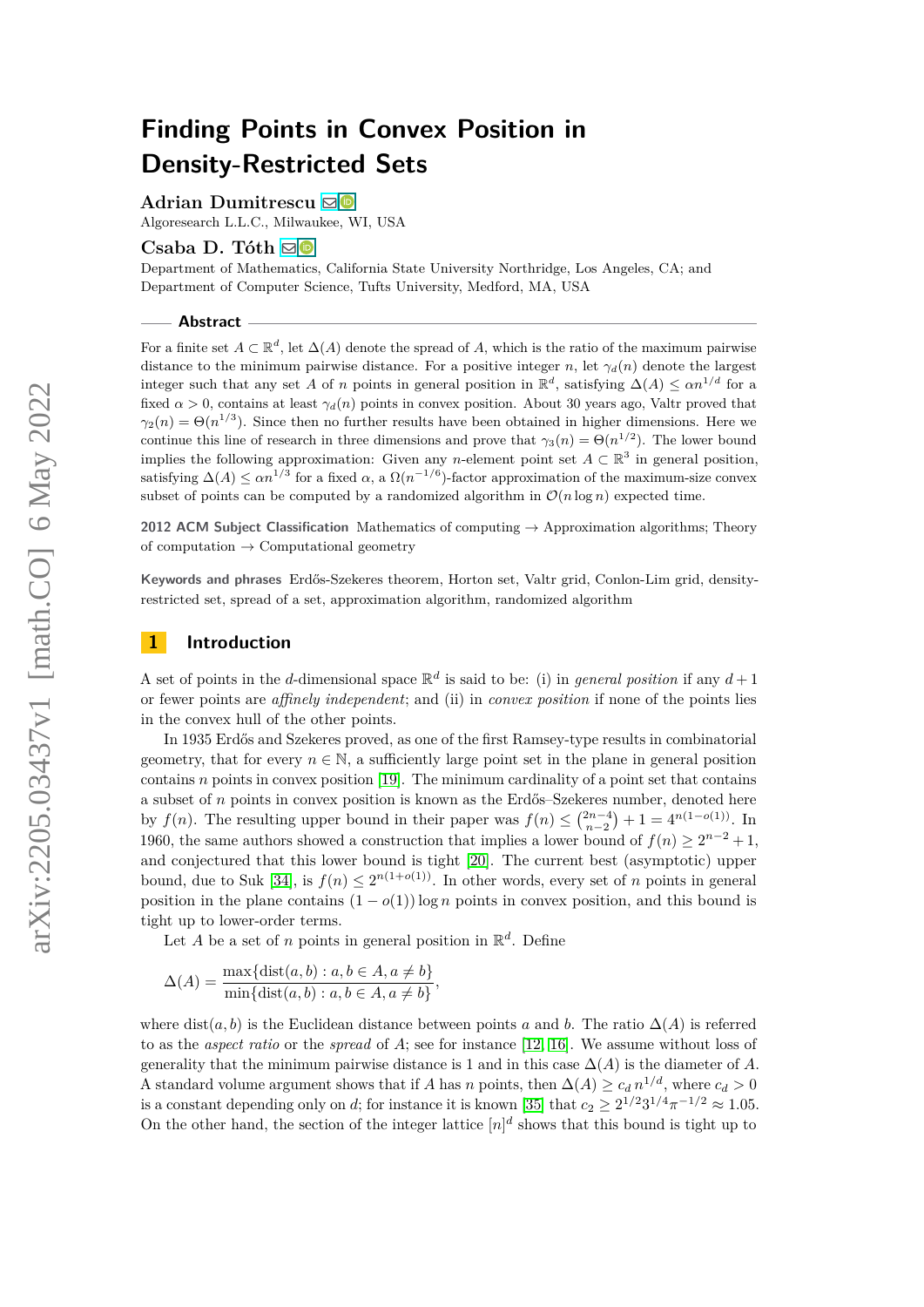the aforementioned constant. A point set satisfying the condition  $\Delta(A) = \mathcal{O}(n^{1/d})$ , is called here *density-restricted* (or simply *dense*, see for instance [\[18,](#page-17-3) [27,](#page-18-3) [36\]](#page-18-4)).

In the seminal article of Erdős and Szekeres [\[19\]](#page-17-0), the constructed point sets with no large subsets in convex position have very large spread. Similarly, in Horton's seminal article on point sets with no empty convex heptagons, the constructed point sets also have very large spread (Horton sets will be discussed in Section [2.](#page-3-0)) Answering the emerging question of whether such results really require large spreads, Valtr [\[35\]](#page-18-2) showed the existence of arbitrarily large planar sets *A* with  $\Delta(A) \leq \alpha n^{1/2}$  that have no empty convex heptagons. (Observe that whenever  $\Delta(A)$  satisfies this condition, we have  $\alpha \geq c_2$ .) This property can be achieved for example by a suitable, carefully crafted, small perturbation of the lattice section  $[n]^2$ . Moreover, Valtr [\[35\]](#page-18-2) obtained by probabilistic arguments the following result:

<span id="page-1-0"></span>**Find 1.** (Valtr [\[35\]](#page-18-2)) *For every*  $\alpha > 0$  *there exists*  $\beta = \beta(\alpha) > 0$  *such that any set of n points in general position in the plane satisfying*  $\Delta(A) \leq \alpha n^{1/2}$ , contains a subset of  $\beta n^{1/3}$ *points in convex position.*

It is therefore apparent that the size of the largest convex subset contained in an *n*-element point set strongly depends on the spread of the set. In the same paper, Valtr generalized Theorem [1](#page-1-0) to a broader range of the spread (by similar arguments):

**Fineorem 2.** (Valtr [\[35\]](#page-18-2)) For every  $\alpha > 0$  and  $\tau \in \left[\frac{1}{2}, \frac{3}{4}\right)$ , there exists  $\beta = \beta(\alpha, \tau) > 0$  such *that any set A of n points in general position in the plane satisfying*  $\Delta(A) \leq \alpha n^{\tau}$  *contains a subset of*  $\beta n^{1-4\tau/3}$  *points in convex position.* 

On the other hand, as remarked by Valtr, the construction by Erdős and Szekeres [\[20\]](#page-18-0) can be transformed into one with spread  $\Delta < n$  and with at most  $\log n + 2$  points in convex position. For the remaining range  $\tau \in \left[\frac{3}{4}, 1\right)$ , Valtr stated in his PhD Thesis [\[36\]](#page-18-4) (without proof) that an involved argument shows that any set *A* of *n* points in general position in the plane satisfying  $\Delta(A) \leq \alpha n^{\tau}$  (where  $\alpha > 0$  is a constant) contains a convex subset of size *βn<sup>ε</sup>* for some  $\varepsilon = \varepsilon(\tau) > 0$ . We will return to this question in Section [6.](#page-16-0)

For density-restricted sets, the previously mentioned small perturbation of the lattice section  $[n]^2$  provides a matching upper bound:

<span id="page-1-1"></span>▶ **Theorem 3.** (Valtr [\[35\]](#page-18-2)) For every  $n \in \mathbb{N}$  there exists an *n*-element point set  $A \subset \mathbb{R}^2$  in *general position, satisfying*  $\Delta(A) \leq \alpha n^{1/2}$ , for some constant  $\alpha > 0$ , in which every subset in *convex position has at most*  $\mathcal{O}(n^{1/3})$  *points.* 

For a positive integer *n*, let  $\gamma_d(n)$  denote the largest integer such that any set *A* of *n* points in general position in  $\mathbb{R}^d$ , satisfying  $\Delta(A) \leq \alpha n^{1/d}$  for a fixed  $\alpha > 0$ , contains at least *γ*<sub>*d*</sub>(*n*) points in convex position. In these terms, Valtr's result is that  $\gamma_2(n) = \Theta(n^{1/3})$ . The estimation of  $\gamma_d(n)$  for  $d \geq 3$  has remained an open problem. Here we continue this line of research in three dimensions and prove that  $\gamma_3(n) = \Theta(n^{1/2})$ .

## **Our Results.**

<span id="page-1-2"></span>**Find 1.** For every  $\alpha > 0$  there exists  $\beta(\alpha) > 0$  such that any set of *n* points in  $\mathbb{R}^3$ *in general position, satisfying*  $\Delta(A) \leq \alpha n^{1/3}$ , contains a subset of at least  $\beta n^{1/2}$  points in *convex position. In particular,*  $\gamma_3(n) = \Omega(n^{1/2})$ *.* 

<span id="page-1-3"></span>**Fineorem 5.** *For every*  $\alpha > 0$  *and*  $\tau \in \left[\frac{1}{3}, \frac{2}{3}\right)$ , *there exists*  $\beta = \beta(\alpha, \tau) > 0$  *such that* any set *A* of *n* points in general position in  $\mathbb{R}^3$  satisfying  $\Delta(A) \leq \alpha n^{\tau}$  contains a subset of *βn*<sup>1</sup>−3*τ/*<sup>2</sup> *points in convex position.*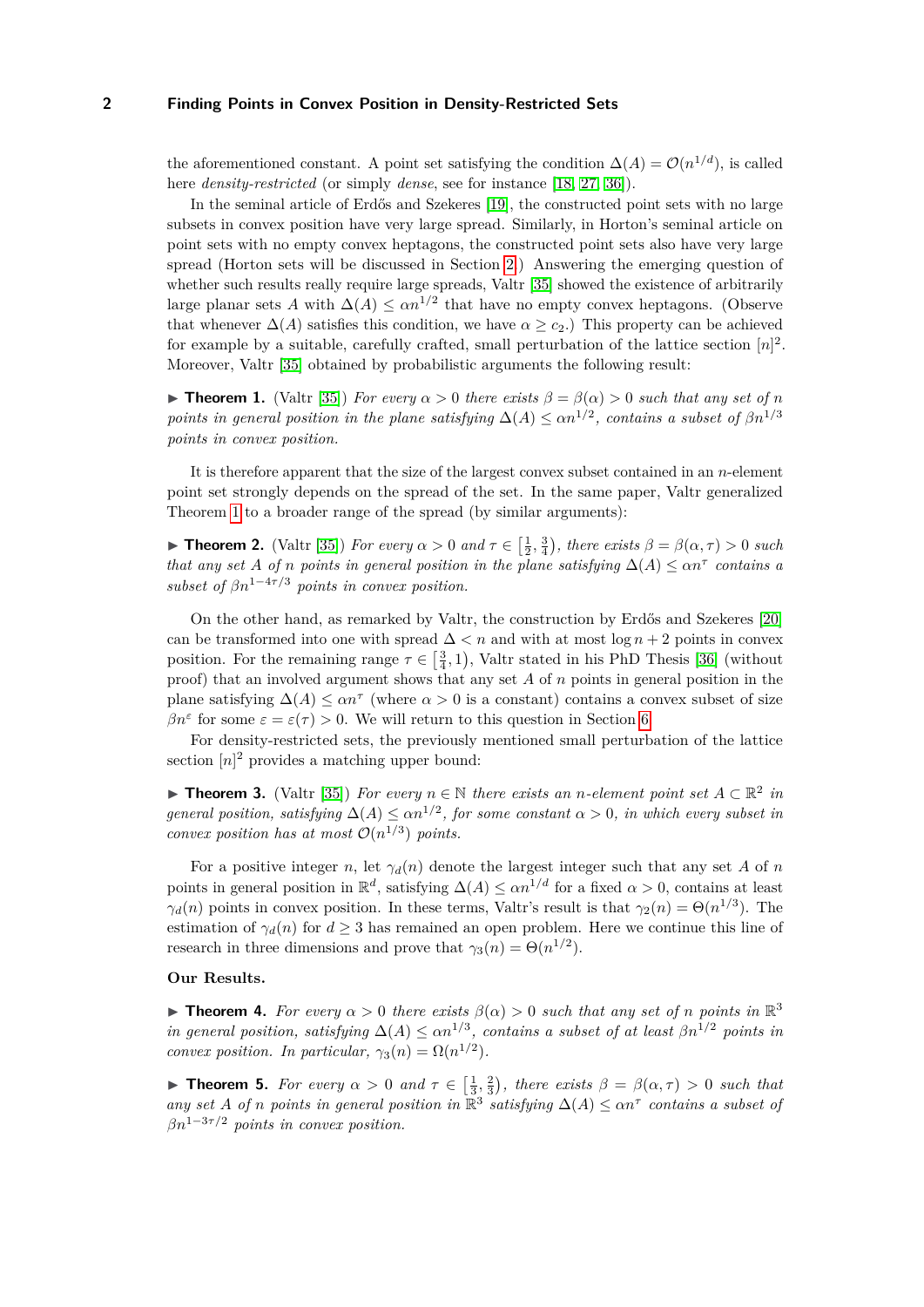<span id="page-2-1"></span>**► Theorem 6.** For every  $n \in \mathbb{N}$  there exists an *n*-element point set  $A \subset \mathbb{R}^3$  in general *position, satisfying*  $\Delta(A) \leq \alpha n^{1/3}$ , for some constant  $\alpha > 0$ , in which every subset in convex *position has at most*  $\mathcal{O}(n^{1/2})$  *points. In particular,*  $\gamma_3(n) = \mathcal{O}(n^{1/2})$ *.* 

<span id="page-2-2"></span>**► Theorem 7.** *Given any n-element point set*  $A \subset \mathbb{R}^3$  *in general position, satisfying*  $\Delta(A)$   $\leq$  $\alpha n^{1/3}$  for a fixed  $\alpha$ , a  $\Omega(n^{-1/6})$ -factor approximation of the maximum-size convex subset of *points can be computed by a randomized algorithm in*  $\mathcal{O}(n \log n)$  *expected time.* 

## **Related work.**[1](#page-2-0)

In 1960, Erdős and Szekeres [\[20\]](#page-18-0) constructed for every positive integer k, a set of  $n := 2^k$ points in general position in the plane, such that the size of the largest convex subset is  $k-1 = \log n - 1$ . In 2017, Duque, Fabila-Monroy, and Hidalgo-Toscano [\[17\]](#page-17-4) showed how to realize that construction on an integer grid of size  $\mathcal{O}(n^2 \log^3 n)$ . In 1978, Erdős asked whether, given any positive integer k, every sufficiently large point set in general position in the plane contains *k* points in convex position such that the respective polygon is empty of other points. In 1983, Horton [\[24\]](#page-18-5) gave a negative answer by constructing arbitrarily large point sets with no empty convex 7-gon. Such sets are generally called Horton sets. In 2017, Barba, Duque, Fabila-Monroy, and Hidalgo-Toscano [\[11\]](#page-17-5) showed how to realize a Horton set of size *n* on an integer grid of size  $\mathcal{O}(n^{\frac{1}{2}\log(n/2)})$ . On the other hand, they proved that any set of *n* points with integer coordinates combinatorially equivalent to a Horton set contains a point with a coordinate at least  $\Omega(n^{\frac{1}{24} \log(n/2)})$ .

Given a point set in general position in  $\mathbb{R}^d$ , the problem of computing a maximum-size subset in convex position can be solved in polynomial time for  $d = 2$  by the dynamic programming algorithm of Chvátal and Klincsek [\[15\]](#page-17-6); their algorithm runs in  $\mathcal{O}(n^3)$  time. In contrast, the general problem in  $\mathbb{R}^d$  was shown to be NP-complete for every  $d \geq 3$  by Giannopoulos, Knauer, and Werner [\[22\]](#page-18-6).

Several problems concerning convex polygons (resp., polytopes) whose vertices lie in a Cartesian product of two (resp., *d*) sets of reals have been recently studied in [\[14\]](#page-17-7). See also [\[13,](#page-17-8) Sec. 8.2] for additional problems related to Horton sets and the Erdős-Szekeres theorem. A comprehensive survey on the Erdős–Szekeres problem is due to Morris and Soltan [\[30\]](#page-18-7).

**Definitions and notations.** For a finite point set  $S \subset \mathbb{R}^d$ , let  $g(S) = g_d(S)$  be the maximum size of a convex subset of *S*; when there is no confusion, the subscript *d* may be omitted. Let  $q(n)$  be defined as

 $g(n) = \min\{g(S): |S| = n, S \text{ is in general position}\}.$ 

The *interior* and the *boundary* of a set  $S \subset \mathbb{R}^d$  are denoted by Int(*S*) and  $\partial S$ , respectively. A vector in  $\vec{v} = (x_1, \ldots, x_d) \in \mathbb{Z}^d$  is *primitive* if  $gcd(x_1, \ldots, x_k) = 1$ . Let [*n*] denote the set  $\{1, 2, \ldots, n\}$ . Unless specified otherwise, all logarithms are in base 2.

Here we use the convention that the approximation ratio of an algorithm is *<* 1 for a maximization problem and  $> 1$  for a minimization problem (as in [\[38\]](#page-18-8)). We frequently write  $\mathcal{O}_d$ , when needed, to indicate that the hidden constant in the  $\mathcal O$  asymptotic notation depends only on *d*.

<span id="page-2-0"></span><sup>1</sup> A first version of our paper dates back to February 10, 2022; a proof of this is available upon request. A recent manuscript [arXiv:2204.02487](https://arxiv.org/abs/2204.02487) by Boris Bukh and Zichao Dong (dated April 5, 2022) claims that  $\gamma_d = \Theta_d(n^{(d-1)/(d+1)})$  for all  $d \in \mathbb{N}$ , using more or less different techniques. (The upper bound is the real challenge.) Its correctness remains to be determined.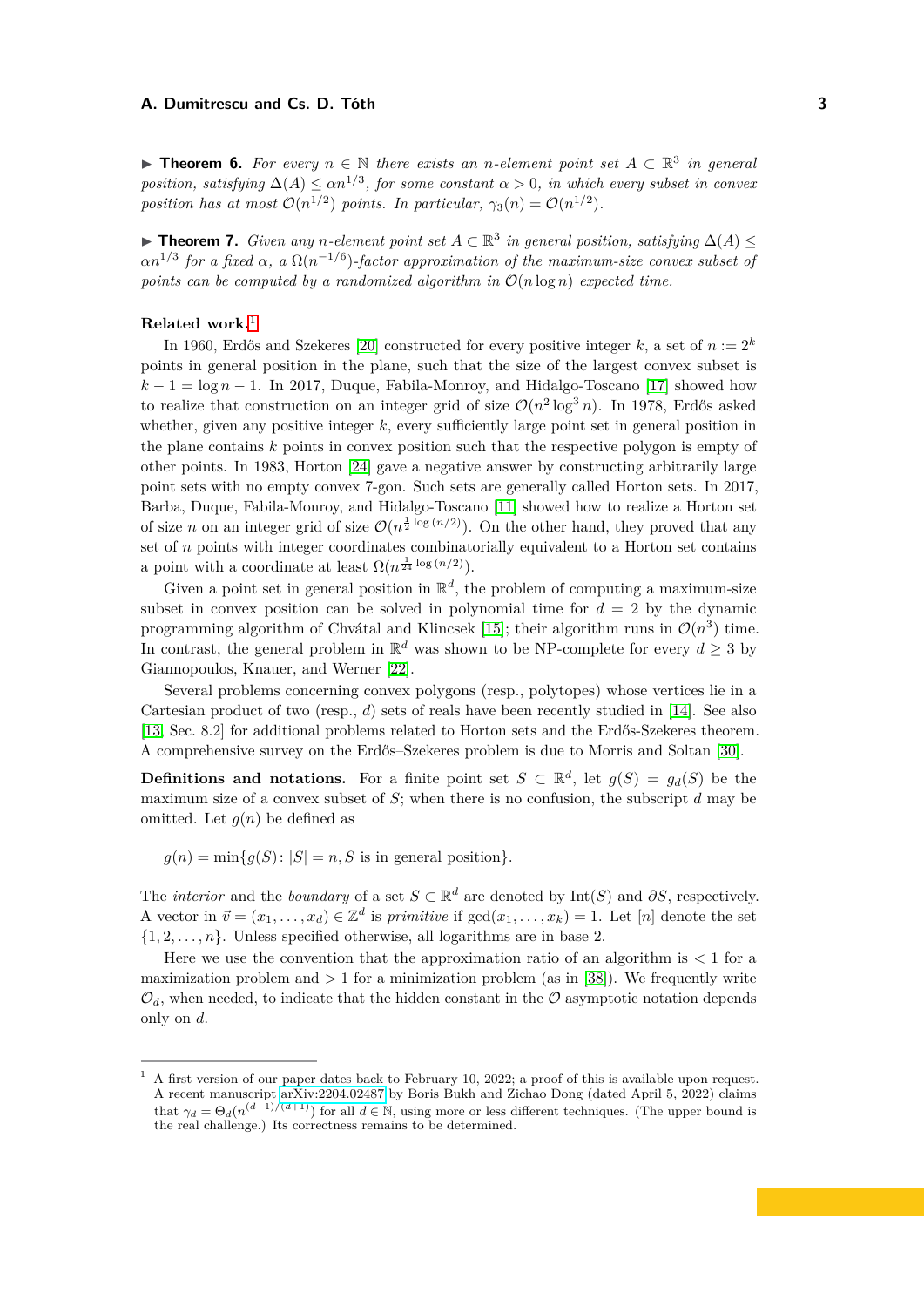# <span id="page-3-0"></span>**2 Preliminaries**

A set of points in the plane  $\{p_i = (x_i, y_i), i = 1, \ldots, n\}$  is in *strong general position* if it is in general position and no two *x*- or *y*-coordinates are the same. More generally, a set of points  $P \subset \mathbb{R}^d$   $\{p_i, i = 1, \ldots, n\}$  is said to be in *strong general position* if P is in general position and no two values of the *j*th coordinate are the same, for  $j = 1, \ldots, d$ . For any  $f \in \{0, 1, \ldots, d-1\}$ , denote by  $\pi_f$  the orthogonal projection from  $\mathbb{R}^d$  onto  $\mathbb{R}^f$  obtained by retaining the first *f* coordinates.

Let  $A, B \subset \mathbb{R}^d$  be finite sets such that  $A \cup B$  is in strong general position in  $\mathbb{R}^d$ . We say that *A* lies *deep below B* (equivalently, *B* lies *high above A*) if the following holds: every point in *A* lies below all hyperplanes determined by *d* points in *B* and every point in *B* lies above all hyperplanes determined by *d* points in *A* (w.r.t. the *d*th coordinate) [\[28,](#page-18-9) Ch. 3.2]. Whenever needed, we extend this relation to apply to any coordinate other than the last one.

Let  $X \subset \mathbb{R}^d$  be a finite set in general position. A *k*-element set  $Y \subseteq X$  is called a *k*-hole in *X* if *Y* is in convex position and conv $(Y) \cap X = Y$  [\[28,](#page-18-9) Ch. 3.2]. In the plane  $(d = 2)$ , *Y* is the vertex set of a convex polygon with no point of *X* inside. Horton [\[24\]](#page-18-5), answering a question by Erdős, constructed arbitrary large finite sets without a 7-hole. On the other hand, every sufficiently large finite set in general position contains six points that determine a 6-hole (i.e., an empty convex hexagon); this was shown about 25 years later by Gerken [\[21\]](#page-18-10) and respectively Nicolás [\[31\]](#page-18-11).

**Horton sets and Valtr grids in the plane.** For a sequence of points sorted by *x*coordinates (with no duplicate *x*-coordinates)  $P = \{p_1, p_2, \ldots, p_n\}$ , let  $P_0 = \{p_2, p_4, \ldots\}$ denote the subsequence of points with even indexes and  $P_1 = \{p_1, p_3, ...\}$  denote the subsequence of points with odd indexes. A finite set *H* is a *Horton set* if either (i)  $|H| = 1$ , or (ii)  $|H| \geq 2$ , both  $H_0$  and  $H_1$  are Horton sets and one of these two sets lies deep below the other one.

The above definition allows one to construct inductively Horton sets in the plane of any size; see [\[28,](#page-18-9) Ch.3.2]. Following [\[16,](#page-17-2) [24,](#page-18-5) [35\]](#page-18-2), one can construct Horton sets as follows. For a nonnegative integer *N*, let its binary representation be  $N = \sum_{i \geq 0} a_i 2^i$ , where  $a_i \in \{0, 1\}$ . For any positive  $0 < \varepsilon < 1/2$ , denote by  $(N)_{\varepsilon}$  the real number

$$
(N)_{\varepsilon} = \sum_{i \ge 0} a_i \varepsilon^{i+1},\tag{1}
$$

and note that  $0 < (N)_{\varepsilon} < 2\varepsilon$ . Then the set  $S = \{p_i : i \in [n]\}$ , where  $p_i = (i, (i)_{\varepsilon})$ , is a Horton set. Indeed,  $S_0$  lies deep below  $S_1$  if  $\varepsilon$  is sufficiently small, and further on, this property holds recursively for the smaller sets  $S_0$  and  $S_1$ .

Interestingly enough, Valtr [\[35\]](#page-18-2) showed how to use multiple Horton sets to obtain planar sets that are sufficiently small perturbations of a lattice section  $[n]^2$  and that preserve the key property of the Horton set, namely that of not containing any 7-hole. The resulting sets (described in Theorem [3\)](#page-1-1) are not Horton sets per se.

**Higher dimensions.** Recently, Conlon and Lim [\[16\]](#page-17-2) extended Valtr's planar construction to higher dimensions such that the resulting sets do not contain large holes (i.e., convex polytopes with a large number of vertices that are empty of points from the set). Their result is summarized in Theorem [8.](#page-3-1)

<span id="page-3-1"></span>**Findmannihi For any integers**  $n > 1$  and  $d > 2$  and any  $\varepsilon > 0$ , there *exists an integer*  $C_d = d^{\mathcal{O}(d^3)}$  *and a set of points*  $\{P_{\vec{x}} \mid \vec{x} \in [n]^d\} \subset \mathbb{R}^d$  *that is*  $C_d$ -*hole-free and satisfies* dist $(P_{\vec{x}}, \vec{x}) \leq \varepsilon$  *for all*  $\vec{x} \in [n]^d$ *.*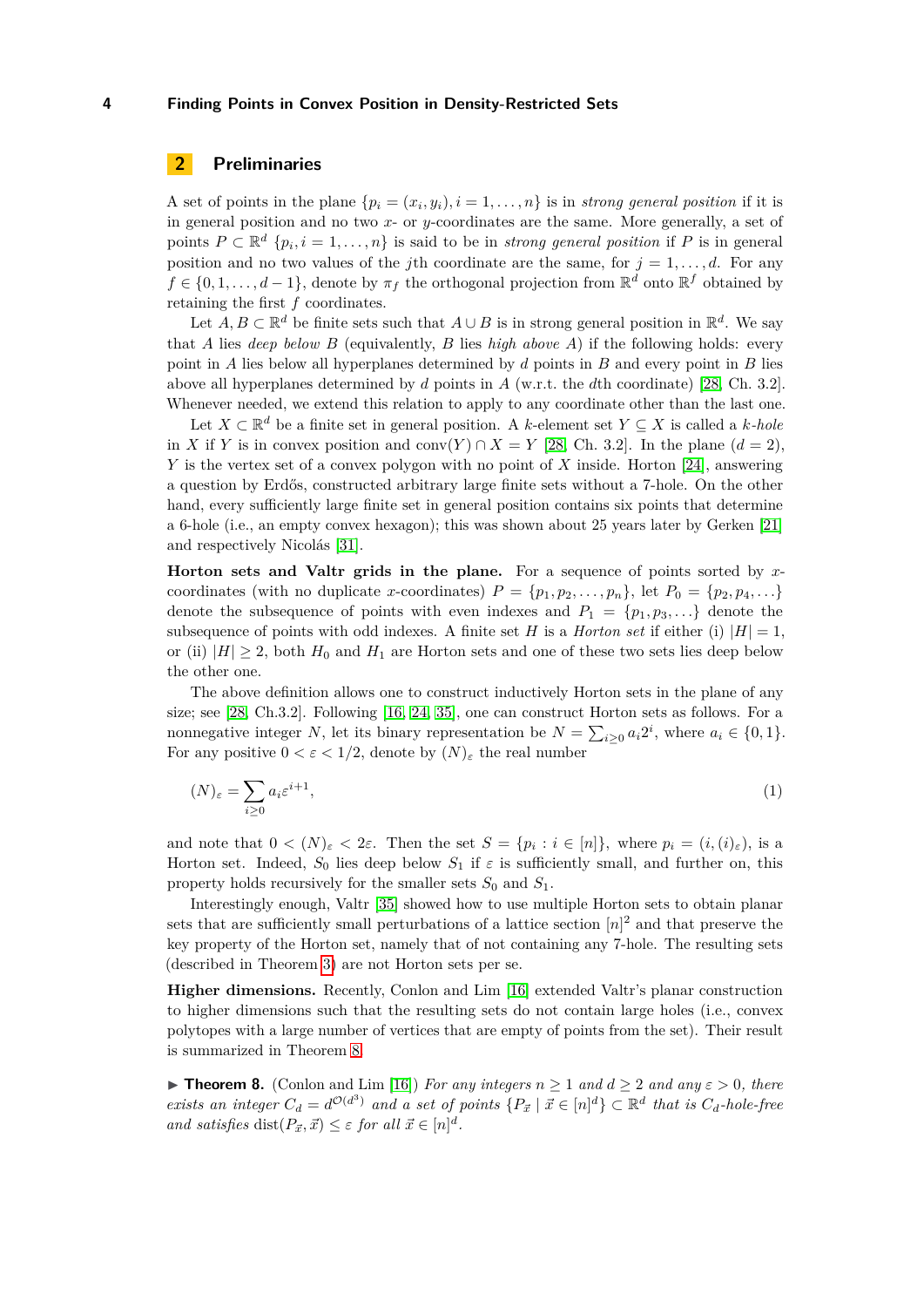Both the *Valtr grid* [\[35\]](#page-18-2) and the *Conlon-Lim grid* [\[16\]](#page-17-2) can be described in terms of negligible perturbations (or negligible functions). Given two finite sets  $A, B \subset \mathbb{R}^d$ , a bijection *f* : *A* → *B* is *negligible* if, whenever *S* ⊂ *A* and *x* ∈ *A* with *x* ∈ Int(conv(*S*)), then  $f(x) \in Int(\text{conv}(f(S))).$ 

The planar construction can be described in one paragraph as follows (we mainly follow here the outline of Conlon and Lim [\[16\]](#page-17-2)). Starting with the lattice section  $S_0 = [n]^2$ , each column of points is shifted vertically by a small positive amount (i.e., negligible perturbation), resulting in a set  $S_1$ . The shifting is done in such a way that each row of points is a Horton set. This also implies that any nonvertical line of lattice points yields a subset of *S*<sup>1</sup> that is a Horton set. Finally, each row of points is shifted horizontally by an even smaller positive amount to get  $S_2 = S$  so that each column of points is a Horton set. Overall, every line of lattice points in  $S_0$  corresponds to a Horton set in  $S_2$ . In other words,  $S$  is the Minkowski sum of two Horton sets, one of them resembling [*n*] along the *x*-axis and the other along the *y*-axis. It is easy to adjust the two perturbations if needed so that the final set *S* is in strongly general position. It is worth noting that the final set *S* is *not* a Horton set by itself. **Number of vertices and faces.** The number of vertices of a convex lattice polytope can be bounded from above using a theorem by Andrews [\[6\]](#page-17-9).

<span id="page-4-0"></span>**► Theorem 9.** (Andrews [\[6\]](#page-17-9); see also [\[9,](#page-17-10) [10,](#page-17-11) [32\]](#page-18-12)) *For every finite set*  $S \subset \mathbb{Z}^d$ ,  $d \geq 2$ , the *lattice polytope* conv $(S)$  *has*  $\mathcal{O}_d\left(V^{\frac{d-1}{d+1}}\right)$  *vertices, where*  $V = \text{Vol}(\text{conv}(S))$ *.* 

The same bound holds for the total number of faces of the lattice polytope  $\text{conv}(S)$ .

**► Theorem 10.** ([\[7,](#page-17-12) Theorem 3.2] see also [\[8,](#page-17-13) [26\]](#page-18-13)) *For every finite set*  $S \subset \mathbb{Z}^d$ ,  $d \geq 2$ , the *lattice polytope* conv(*S*) has  $\mathcal{O}_d\left(V^{\frac{d-1}{d+1}}\right)$  faces (of any dimension), where  $V = \text{Vol}(\text{conv}(S))$ .

We generalize Theorem [9](#page-4-0) in the plane in another direction, as follows. This technical tool will be used in Section [4.](#page-8-0)

<span id="page-4-1"></span>**► Lemma 11.** For every finite set  $S \subset \mathbb{Z}^2$  and for every positive integer  $t \geq 1$ , the lattice polygon conv(*S*) has  $\mathcal{O}((A/t^2)^{1/3})$  edges that contain more than *t* points in  $\mathbb{Z}^2$ , where  $A = \text{Area}(\text{conv}(S)).$ 

**Proof.** For brevity, let  $P = \text{conv}(S)$ . The boundary of P can be decomposed into two *x*-monotone polygonal chains, a lower arc  $P_1$  and an upper arc  $P_2$ . It suffices to show that  $P_1$  and  $P_2$  each have  $\mathcal{O}((A/t^2)^{1/3})$  edges that contain more than *t* grid points.

Consider  $P_1$  (the argument for  $P_2$  is analogous and omitted). Suppose that  $P_1$  has  $L_1$  edges that contain more than *t* grid points. Denote the vertex set of  $P_1$  as  $S_1 = \{v_0, v_1, \ldots, v_k\}$ . labeled in left-to-right order, and assume that  $v_0$  is the origin. Note that  $S_1 \subset S$ , and so  $Area(conv(S_1)) \leq Area(conv(S)) = A$ . For  $i = 1, ..., k$ , if the edge  $v_{i-1}v_i$  contains  $m_i$  grid points, then  $v_i - v_{i-1} = (m_i - 1)\vec{e}_i$  for a primitive vector  $\vec{e}_i$ . For every  $i = 1, \ldots, k$ , let  $m'_i$ be the largest multiple of *t* such that  $0 \le m'_i \le m_i - 1$ . Note that if  $m_i \le t$  then  $m'_i = 0$ .

Let  $S'_{1}$  be the vertex set of the polygonal arc obtained by concatenating the vectors  $m'_1 \vec{e}_1, \ldots, m'_k \vec{e}_k$ . Since  $m'_i \leq m_i$  for all *i*, then Area(conv(*S*<sup>1</sup>))  $\leq$  Area(conv(*S*<sub>1</sub>))  $\leq$  *A*. By construction, we have  $S'_1 \subset t\mathbb{Z}^2$ , hence  $S''_1 := \frac{1}{t} S'_1 \subset \mathbb{Z}^2$ . Thus conv $(S''_1)$  is a lattice polygon of area at most  $A/t^2$ . By Theorem [9,](#page-4-0) conv $(S_1'')$  has  $L_1 = \mathcal{O}((A/t^2)^{1/3})$  vertices, as  $\blacksquare$ required.

## <span id="page-4-2"></span>**3 Lower bound: Proof of Theorem [4](#page-1-2)**

Let *A* be a set of *n* points in  $\mathbb{R}^3$  in general position, satisfying  $\Delta(A) \leq \alpha n^{1/3}$ . We may assume that  $A \subset B$ , where *B* is a ball of radius  $R = \alpha n^{1/3}$  centered at *O*; see Fig. [1](#page-5-0) (left).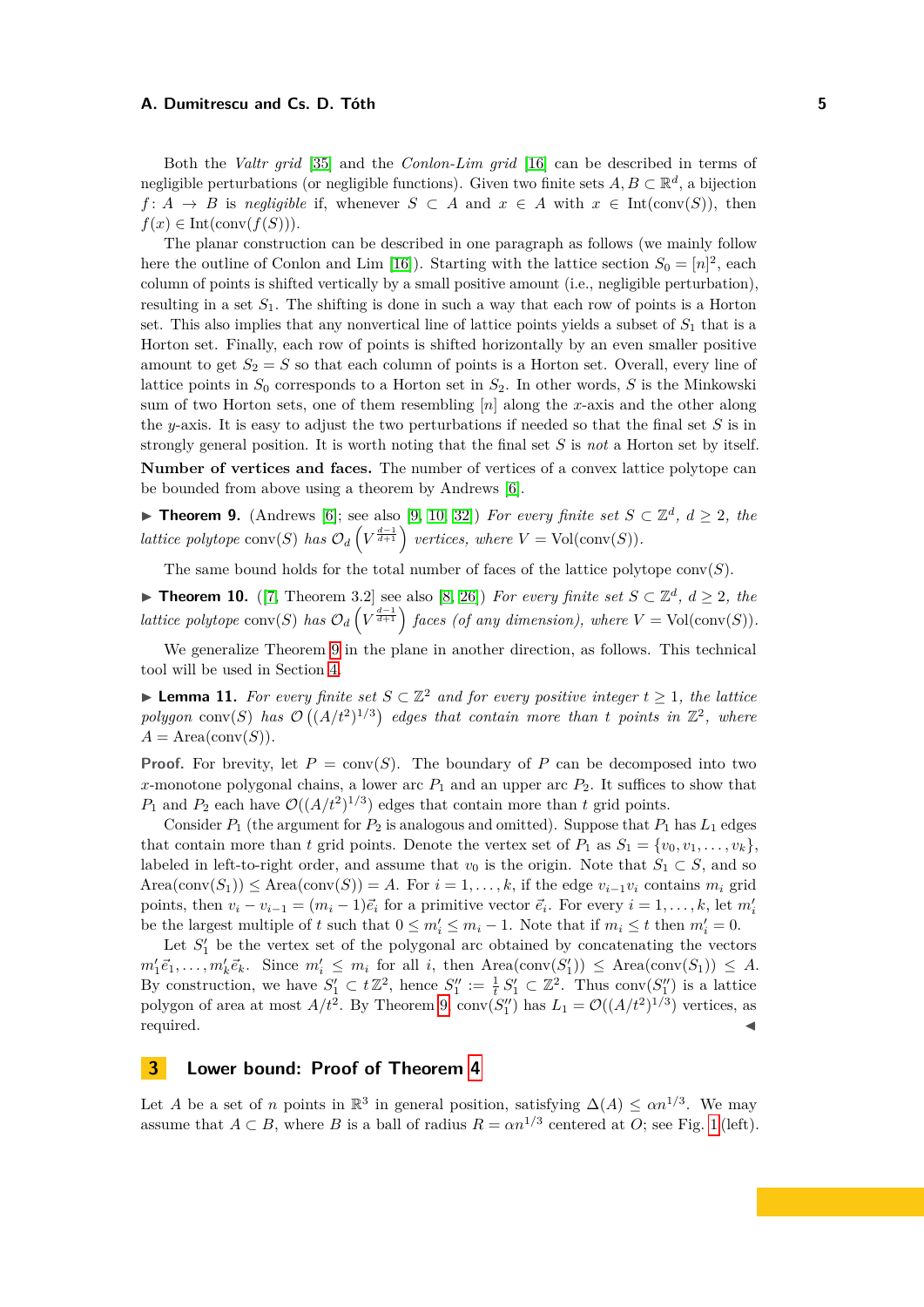<span id="page-5-0"></span>Consider any maximal packing  $\mathcal P$  of spherical caps of height  $h = \alpha n^{-1/6}$  and radius  $r =$  $(R^2 - (R - h)^2)^{1/2} = \Theta(\alpha n^{1/12})$ . For instance, P may be constructed greedily from an empty packing by successively adding spherical caps that do not intersect previous caps.



**Figure 1** Left: Elements of a spherical cap: the radius of the sphere *R*, the radius of the base of the cap *r*, the center *p* of the cap, the height of the cap *h*, and the polar angle  $\gamma$ . Right: Concentric balls and the placement of *C*.

## <span id="page-5-1"></span> $\triangleright$  **Lemma 12.** The spherical caps in  $\mathcal P$  cover at least one quarter of the surface area of  $B$ .

**Proof.** Consider the set  $\mathcal{P}'$  of enlarged caps with the same centers as in  $\mathcal{P}$  but with double polar angle. Due to the maximality of  $P$ , the caps in  $P'$  cover the surface  $\partial B$  of  $B$ . Indeed, if there is an uncovered point  $p \in \partial B$ , then the cap of spherical radius *r* centered at *p* would not intersect any cap in  $P$ , contradicting the maximality of  $P$ . Doubling the polar angle of a spherical cap increases its area by a factor of at most 4. Consequently, the surface area of the union of spherical caps in  $\mathcal{P}'$  is less than four times the surface area covered by  $\mathcal{P}$ . Since P' covers  $\partial B$ , then the caps in P cover at least one quarter of the surface area of B.

Since the area of  $\partial B$  is  $4\pi R^2$  and the area of each spherical cap in  $\mathcal P$  is  $2\pi Rh$ , the cardinality of  $P$  is bounded from below (by Lemma [12\)](#page-5-1) as follows:

<span id="page-5-2"></span>
$$
|\mathcal{P}| \ge \frac{4\pi R^2}{4 \cdot 2\pi Rh} = \frac{R}{2h} = \frac{n^{1/2}}{2}.
$$
 (2)

Label these caps as  $\Psi_i$ ,  $i = 1, ..., |\mathcal{P}|$ , in an arbitrary fashion. The following is analogous with Lemma 2.2 in [\[35\]](#page-18-2), however, due to the specifics of our construction, its proof is obvious.

**Lemma 13.** *If we choose at most one point from each of the spherical caps*  $\Psi_i$ ,  $i = 1, \ldots, |\mathcal{P}|$ , *then the chosen points are in convex position.*

We wish to find a suitable placement of a ball *C* congruent to *B* (in a rotated position) so that a constant fraction of its spherical caps in  $P$  contains some points from  $A$ . This would prove Theorem [4.](#page-1-2) As in Valtr's work, we proceed by probabilistic methods; the resulting algorithm is randomized.

Let S be the (infinite) set of all spherical caps of radius  $r$  and height  $h$  corresponding to all balls *C* congruent to *B* contained in a ball  $B''$  concentric with *B* of radius 3*R* centered at  $O$ ; note that any such ball  $C$  is centered in a ball  $B'$  concentric with  $B$  of radius  $2R$ centered at O. Refer to Fig. [1](#page-5-0) (right). A spherical cap in  $S$  is determined by two parameters: (1) the *direction*, which is a unit vector in  $\mathbb{S}^2$  parallel to the vector from the center of the corresponding ball  $C$  to the center of the cap; and  $(2)$  the center of the corresponding ball  $C$ , which is in *B*<sup> $\prime$ </sup>. Consequently, *S* is parameterized by the Cartesian product  $\mathbb{S}^2 \times B'$ ; and the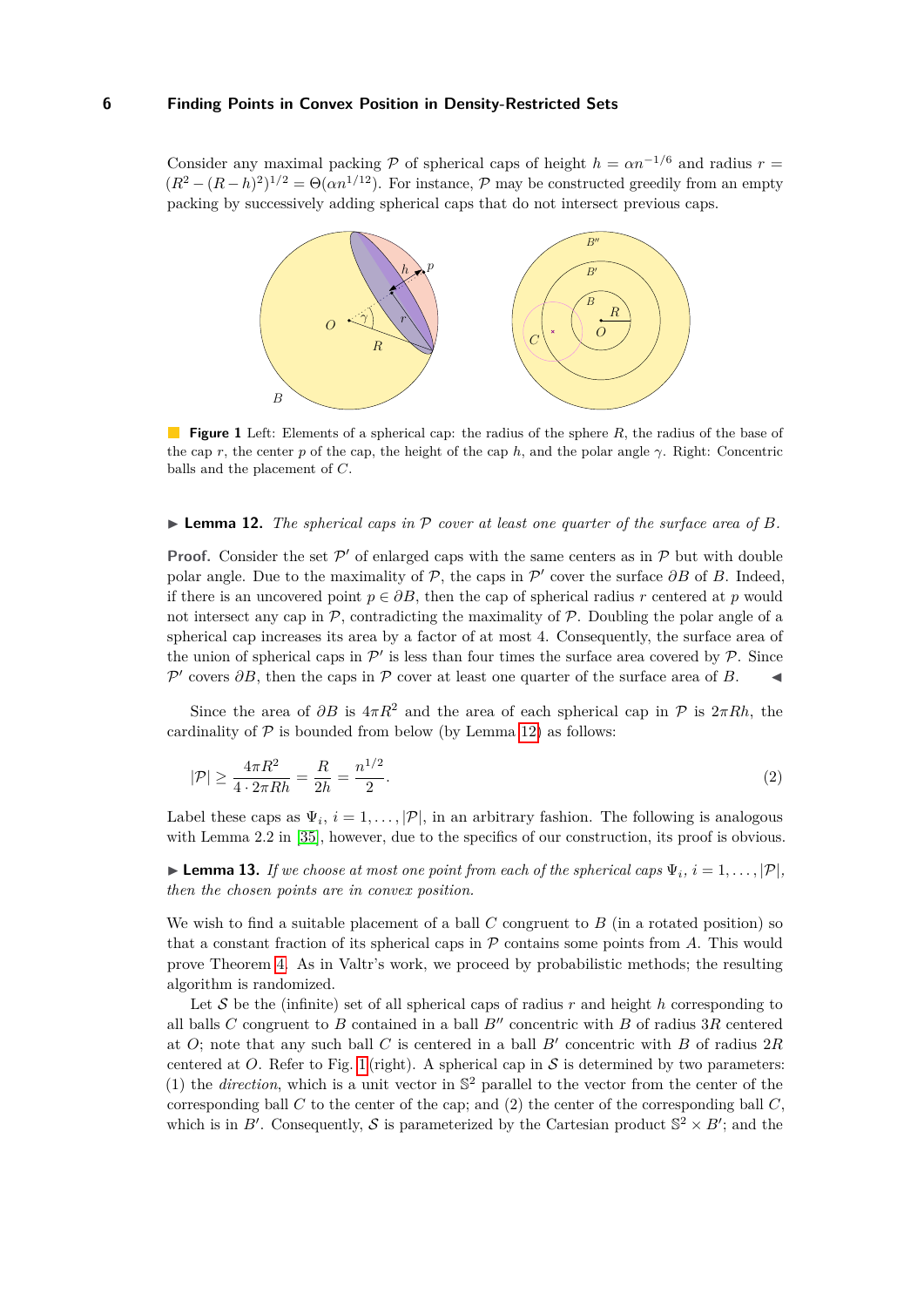Lebesgue measures on  $B'$  and  $\mathbb{S}^2$ , resp., induce a product measure  $\mu$  on S. Since we have  $Vol(B') = \frac{4\pi}{3}(2R)^3 = \frac{32}{3}\pi R^3$  and  $Area(S^2) = 4\pi^2$ , then  $\mu(S)$  has a simple formula:

$$
\mu(S) = \frac{128}{3}\pi^3 R^3. \tag{3}
$$

A key lemma (analogous to Lemma 2.3 in [\[35\]](#page-18-2)) is the following.

<span id="page-6-3"></span>**I Lemma 14.** *There exists a positive constant*  $c = c(\alpha)$  *such that* 

 $\mu({S \in S : S \cap A \neq \emptyset}) \geq c\mu(S).$ 

Its proof relies on two lemmas (analogous to Lemmas 2.4 and 2.5 in [\[35\]](#page-18-2)).

<span id="page-6-2"></span>▶ **Lemma 15.** *Let*  $a \in A$  *and for every*  $j \in \mathbb{N}$  *let*  $A(j)$  *be the set of points*  $a' \in A$  *such that*  $j \leq \text{dist}(a, a') \leq j + 1$ *. Then*  $|A(j)| \leq c_1 j^2$ *, for some constant*  $c_1 > 0$ *.* 

**Proof.** Draw  $\mathcal{O}(j^2)$  planes incident to *a* that divide the surface of the ball of radius  $j + 1$ centered at *a* into  $\mathcal{O}(j^2)$  surface patches of diameter at most 1/2. The three concentric spheres of radii *j*,  $j + 1/2$ , and  $j + 1$  together with the  $\mathcal{O}(j^2)$  planes partition the set  $A(j)$ into  $\mathcal{O}(j^2)$  3-dimensional cells of diameter less than 1. As such, each cell contains at most one point from *A* and the lemma follows.

For every point  $a \in A$ , and every integer  $i = 0, 1, \ldots, n$ , we introduce the notation

 $\mathcal{S}(a) = \{S \in \mathcal{S} : a \in S\},\$  $S_i = \{ S \in S : |S \cap A| = i \},\$  $m_i = \mu(\mathcal{S}_i)$ .

<span id="page-6-1"></span><span id="page-6-0"></span>**► Lemma 16.** *The locus of directions*  $\vec{v} \in \mathbb{S}^2$  *corresponding to spherical caps in*  $S(a) \cap S(a')$ *is contained in a spherical ring of polar angle*  $\theta$ *, where*  $\theta/2 = \arcsin \frac{h}{\text{dist}(a,a')}$ ; see Fig. [2.](#page-6-0)



**Figure 2** A point pair  $a, a' \in A$  in a spherical cap of direction  $\vec{v}$ ; and a spherical ring of angle  $\theta$ .

**Proof.** Let  $\Psi$  be a spherical cap in  $\mathcal{S}(a) \cap \mathcal{S}(a')$  and let p denote its center. We distinguish between two cases. √

*Case 1.*  $1 \leq dist(a, a') \leq$  $\sqrt{r^2 + h^2}$ . In an extremal position,  $a' = p$  and *a* is on the base of the cap. Refer to Fig. [3](#page-7-0) (left). The locus of directions  $\vec{v} \in \mathbb{S}^2$  corresponding to spherical caps in  $\mathcal{S}(a) \cap \mathcal{S}(a')$  is a spherical ring of polar angle  $\theta$ , where  $\theta/2 = \arcsin \frac{h}{\text{dist}(a,a')}$ .

*Case 2.*  $\sqrt{r^2 + h^2} < \text{dist}(a, a') \leq 2r$ . In an extremal position, *a* is on the circle at the base of the cap,  $a'$  is on the surface of the cap, and the great circle incident to  $a$  and  $a'$  passes through *p*; see Fig. [3](#page-7-0) (right). The locus of directions  $\vec{v} \in \mathbb{S}^2$  corresponding to spherical caps in  $\mathcal{S}(a) \cap \mathcal{S}(a')$  is a spherical ring of polar angle  $\theta'$ , where  $\theta'/2 = \arcsin \frac{y}{\text{dist}(a,a')} \leq \arcsin \frac{h}{\text{dist}(a,a')}$ and *y* is the distance between  $a'$  and the base of  $\Psi$ . Consequently, this locus is contained in a spherical ring of polar angle  $\theta$ , where  $\theta/2 = \arcsin \frac{h}{\text{dist}(a,a')}$ . In particular, observe that when  $dist(a, a') = 2r$ , then  $y = \theta$  $\alpha' = 0.$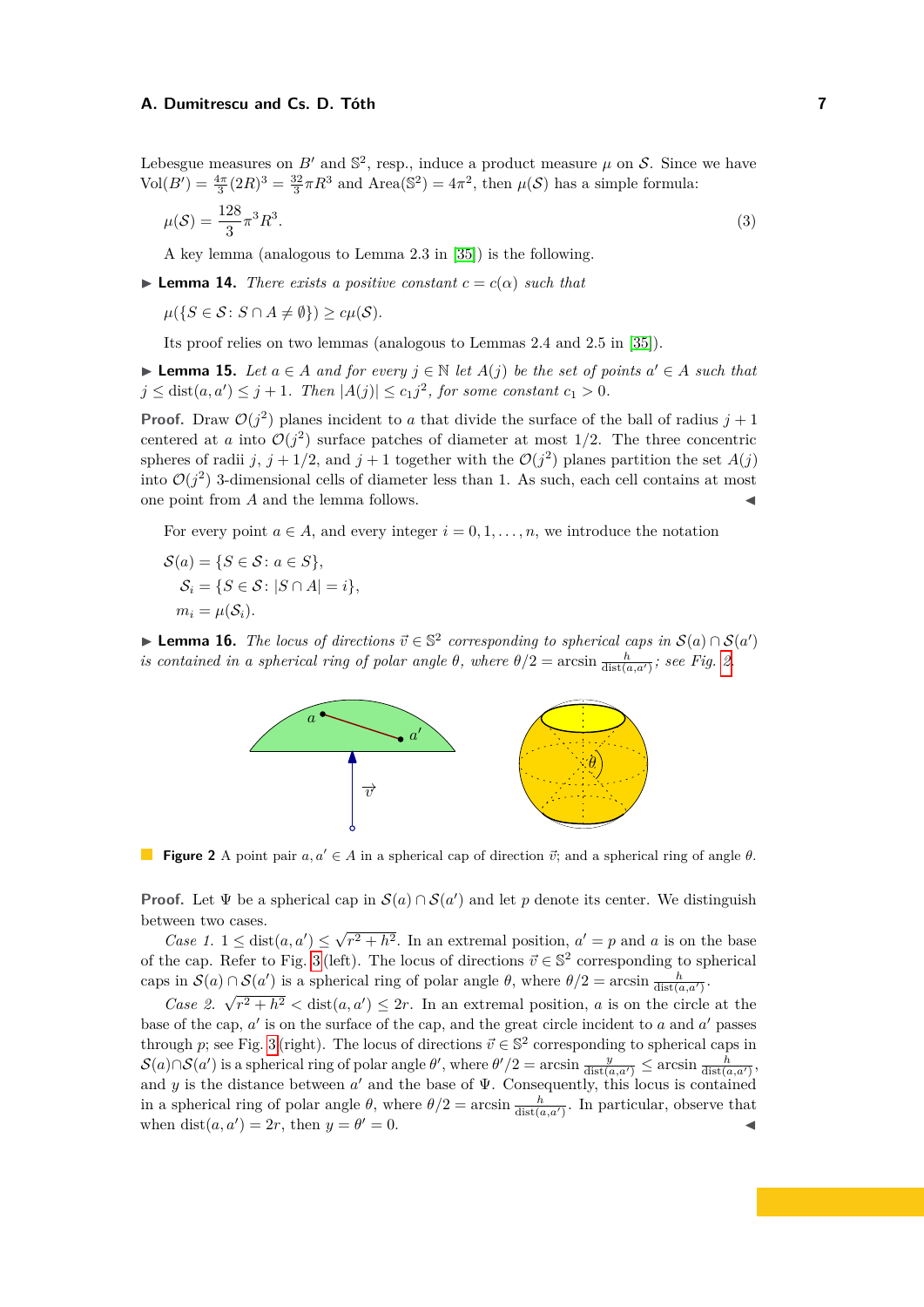<span id="page-7-0"></span>

**Figure 3** Extremal positions of a segment that fits into the cap in Case 1 (left) and Case 2 (right).

- <span id="page-7-2"></span> $\blacktriangleright$  **Lemma 17.** *There exist positive constants*  $c_2$ *,*  $c_3$ *, and*  $c_4$  *such that:*
- (i) ∀*a* ∈ *A*:  $c_2 \leq \mu(S(a)) \leq c_3$ *, and*
- (ii)  $\forall a \in A: \sum_{a' \in A} \mu(\mathcal{S}(a) \cap \mathcal{S}(a')) \leq c_4.$

**Proof.** (i) The centers of spherical caps  $S \in \mathcal{S}(a)$  with a fixed direction  $\vec{v} \in \mathbb{S}^2$  form a congruent spherical cap of the same direction  $\vec{v}$ . Hence  $\mu(\mathcal{S}(a)) = v_0 \cdot \text{Area}(\mathbb{S}^2)$ , where  $v_0 =$  $\frac{\pi h^2}{3}(3R - h) = \pi \alpha^3 (1 - n^{-1/2}/3)$  is the volume of a spherical cap. Since  $1 - n^{-1/2}/3 \ge 5/6$  for  $n \geq 4$ , and Area( $\mathbb{S}^2$ ) =  $4\pi^2$ , we deduce that  $c_2 \leq \mu(\mathcal{S}(a)) \leq c_3$ , for constants  $c_2 = \pi \alpha^3 \cdot \frac{5}{6} \cdot 4\pi^2$ and  $c_3 = \pi \alpha^3 \cdot 4\pi^2$ .

(ii) For  $a, a' \in A$ , let  $W_{a,a'}$  be the locus of directions  $\vec{v} \in \mathbb{S}^2$  corresponding to spherical caps in  $S(a) \cap S(a')$ . Equivalently, for a fixed spherical cap  $S \in S$  with direction vector  $\frac{d^2y}{dx^2}$  is the locus of directions  $\vec{v} \in \mathbb{S}^2$  corresponding to the line segments of length dist $(a, a')$  contained in *S*; see Fig. [2.](#page-6-0) Note that  $dist(a, a') \geq 1$ , since the pairwise minimum distance is equal to 1; and if  $dist(a, a') > 2r$ , then  $W_{a,a'} = \emptyset$ , of measure 0. We therefore have  $1 \leq dist(a, a') \leq 2r$ . By Lemma [16,](#page-6-1)  $W_{a,a'}$  is contained in a spherical ring of polar angle  $\theta$ , where  $\theta/2 = \arcsin \frac{h}{\text{dist}(a,a')}$ , and so its measure in  $\mathbb{S}^2$  is  $\mathcal{O}(\arcsin(h/\text{dist}(a, a')) = \mathcal{O}(h/\text{dist}(a, a'))$ . Since the spherical caps from  $\mathcal{S}(a) \cap \mathcal{S}(a')$  are in  $\mathcal{S}(a)$ , we have

<span id="page-7-1"></span>
$$
\mu(\mathcal{S}(a) \cap \mathcal{S}(a')) \le c_5 \frac{h}{\text{dist}(a, a')},\tag{4}
$$

for some constant  $c_5 > 0$ . Recall that  $A(j) = \{a' \in A : j \leq \text{dist}(a, a') \leq j + 1\}$ . Hence

$$
\sum_{a' \in A} \mu(\mathcal{S}(a) \cap \mathcal{S}(a')) = \mu(\mathcal{S}(a)) + \sum_{j=1}^{\lfloor 2r \rfloor} \sum_{a' \in A(j)} \mu(\mathcal{S}(a) \cap \mathcal{S}(a'))
$$
\n
$$
\leq c_3 + \sum_{j=1}^{\lfloor 2r \rfloor} \sum_{a' \in A(j)} c_5 h j^{-1} \leq c_3 + \sum_{j=1}^{\lfloor 2r \rfloor} c_1 j^2 c_5 h j^{-1}
$$
\n
$$
\leq c_3 + c_1 c_5 h \sum_{j=1}^{\lfloor 2r \rfloor} j \leq c_3 + 3 c_1 c_5 r^2 h \leq c_3 + 6 c_1 c_5 \alpha^3 = c_4,
$$

for some constant  $c_4 > 0$ . Here we used part (i), Inequality [\(4\)](#page-7-1), Lemma [15,](#page-6-2) and  $r^2h < 2\alpha^3$ .

**Proof of Lemma [14.](#page-6-3)** We wish to bound  $\sum_{i=1}^{n} m_i$  from below. Consider the sums  $\sum_{i=1}^{n} m_i$ and  $\sum_{i=1}^{n} i^2 m_i$  for which we apply the Cauchy-Schwarz inequality in the following form:

$$
\left(\sum_{i=1}^n m_i\right) \left(\sum_{i=1}^n i^2 m_i\right) \ge \left(\sum_{i=1}^n i m_i\right)^2.
$$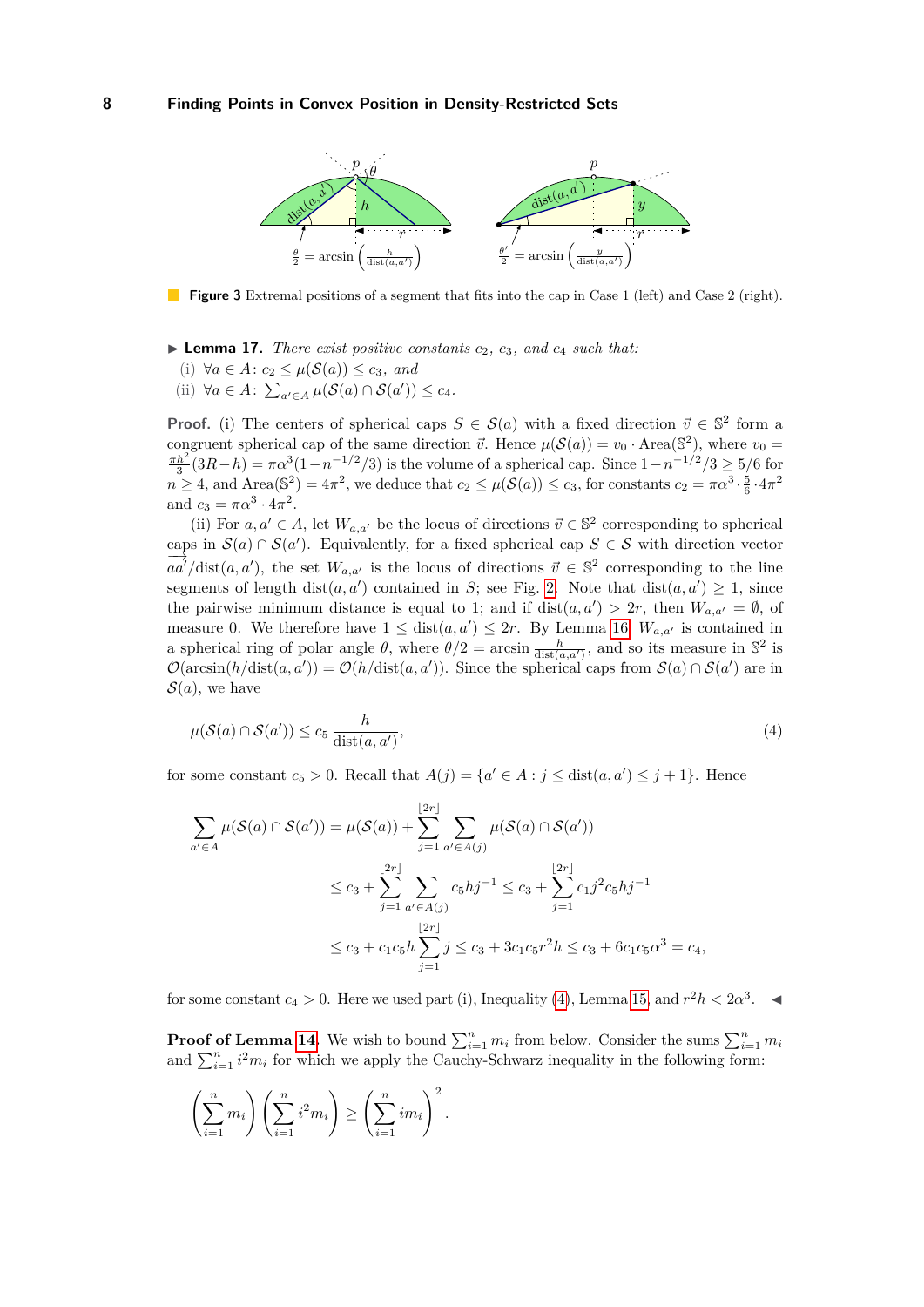We can bound  $\sum_{i=1}^{n} im_i$  from below and  $\sum_{i=1}^{n} i^2 m_i$  from above as follows:

$$
\sum_{i=1}^{n} im_i = \sum_{a \in A} \mu(\mathcal{S}(a)) \ge \sum_{a \in A} c_2 = c_2 n,
$$
 [by Lemma 17(i)]

$$
\sum_{i=1}^{n} i^2 m_i = \sum_{a \in A} \sum_{a' \in A} \mu(\mathcal{S}(a) \cap \mathcal{S}(a')) \le \sum_{a \in A} c_4 = c_4 n.
$$
 [by Lemma 17(ii)]

Applying these estimates yields the desired lower bound

$$
\sum_{i=1}^{n} m_i \ge \frac{\left(\sum_{i=1}^{n} im_i\right)^2}{\sum_{i=1}^{n} i^2 m_i} \ge \frac{(c_2 n)^2}{c_4 n} = \frac{c_2^2}{c_4} n.
$$

Consequently,

$$
\frac{\mu(\{S\in\mathcal{S}\colon S\cap A\neq\emptyset\})}{\mu(\mathcal{S})}=\frac{\sum_{i=1}^nm_i}{\mu(\mathcal{S})}\geq\frac{(c_2^2/c_4)n}{\frac{128}{3}\pi^3\alpha^3n}=c>0,
$$

for some positive constant *c*.

**Proof of Theorem [4.](#page-1-2)** We randomly place a ball  $C$  congruent to  $B$  inside  $B'$ . Specifically, recall that  $B$ ,  $B'$ , and  $B''$  are concentric balls of radii  $R$ ,  $2R$ , and  $3R$ , respectively, where  $A \subset B \subset B' \subset B''$ . We construct a random congruence as follows: Let  $\rho$  be rotation in SO(3), the group of rotation in  $\mathbb{R}^3$ , chosen uniformly at random; and let  $\tau$  be a translation that maps *O* to point in *B'* chosen uniformly at random. Put  $\Phi := \tau \circ \varrho$ , and  $C := \Phi(B)$ . Since the center of *C* is in *B'*, then  $C \subset B''$ . For any spherical cap  $S_0 \in \mathcal{P}$  of direction  $\vec{v} \in \mathbb{S}^2$ , the direction  $\varrho(\vec{v})$  is distributed uniformly on  $\mathbb{S}^2$  [\[29\]](#page-18-14). Consequently, the probability distribution of the indicator variable  $I[\Phi(S_0) = S]$  over  $S \in \mathcal{S}$  is a scalar multiple of  $\mu$ . By Lemma [17,](#page-7-2)  $\Phi(S)$  contains some point in *A* with a probability at least

$$
\frac{\mu({S \in S : S \cap A \neq \emptyset})}{\mu(S)} \geq c,
$$

for some constant  $c > 0$ . By linearity of expectation and  $(2)$ , the expected number of nonempty spherical caps in  $\Phi(\mathcal{P})$  is at least  $\frac{1}{2}cn^{1/2}$ . Setting  $\beta = \frac{c}{2}$  completes the proof of Theorem [4.](#page-1-2)  $\blacksquare$ 

**Proof of Theorem [5](#page-1-3)** (sketch). Set  $R = \alpha n^{\tau}$ ,  $h = \alpha n^{-\tau/2}$ ,  $r = (R^2 - (R - h)^2)^{1/2}$  $\Theta(\alpha n^{\tau/4})$ , and proceed as in the proof of Theorem [4.](#page-1-2) With this setting we have  $r^2h = \Theta(\alpha^3)$ . The resulting lower bound is of the form

$$
\Omega\left(n^{1-3\tau}\frac{R^2}{r^2}\right) = \Omega\left(n^{1-3\tau/2}\right),\,
$$

as required.  $\blacktriangleleft$ 

# <span id="page-8-0"></span>**4 Upper bound: Proof of Theorem [6](#page-2-1)**

In this section, we describe and analyze a 3-dimensional construction, similar to the Valtr and the Conlon-Lim grids. It suffices to prove Theorem [6](#page-2-1) for every *n* of the form  $n = 2^{3k}$ , where  $k \in \mathbb{N}$ . Our point set is a suitable perturbation of the 3-dimensional Cartesian grid  $G = \{0, 1, \ldots, 2^k - 1\}^3$ , where each point lies within a ball of radius  $\mathcal{O}(\varepsilon) > 0$  centered at an integer point in *G*. Here  $\varepsilon < 10^{-2}2^{-k} < 10^{-2}$  is a sufficiently small positive real that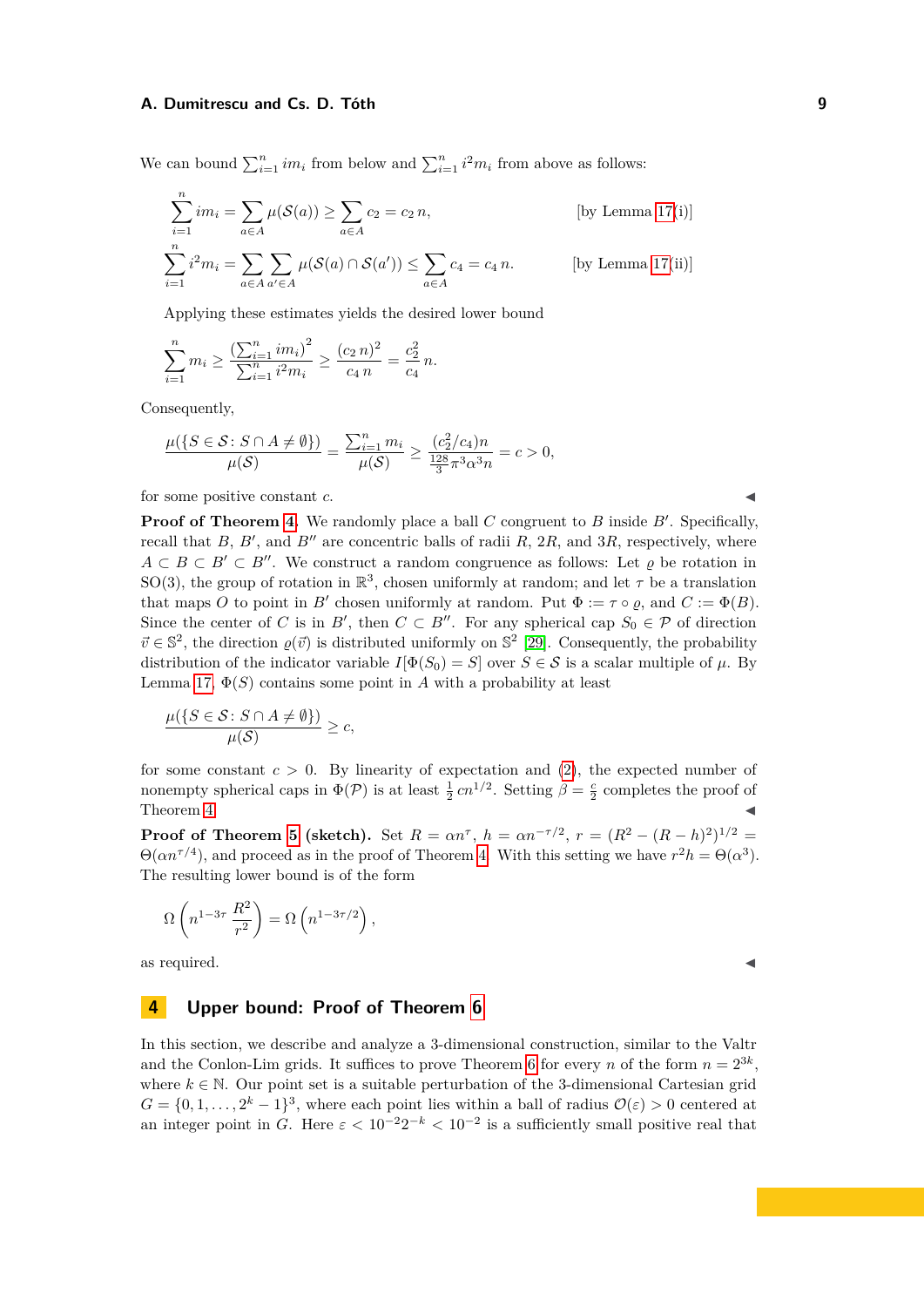depends on *n*. Recall that for a nonnegative integer  $N = \sum_{i \geq 0} N_i 2^i$ , where  $N_i \in \{0, 1\}$ , and for  $\varepsilon \in (0, \frac{1}{2})$ , we have defined  $(N)_{\varepsilon} = \sum_{i \geq 0} N_i \varepsilon^{i+1}$ . Note that  $0 < (N)_{\varepsilon} < 2\varepsilon$ .

We give an explicit formula for the perturbation  $\Phi: G \to \mathbb{R}^3$  in terms of  $\varepsilon > 0$ . Let **e**<sub>1</sub>, **e**<sub>2</sub>, and **e**<sub>3</sub> denote the three standard basis vectors in  $\mathbb{R}^3$ . For a grid point  $p \in G$ , let  $p = (p_1, p_2, p_3)$  denote the three coordinates of *p*. For all  $i, j \in \{1, 2, 3\}$ , let  $\varphi_{i,j} : G \to \mathbb{R}^3$ ,  $\varphi_{i,j}(p) = (p_i)_\varepsilon \cdot \mathbf{e}_j$ . For every  $p \in \mathbb{Z}^3$ , let  $\mathbf{u}(p) \in \mathbb{R}^3$  be a random unit vector. We can now define the perturbation  $\Phi: G \to \mathbb{R}^3$  as

<span id="page-9-0"></span>
$$
\Phi(p) = p + \left(\sum_{i \neq j} \varepsilon^{(3i+j-5)k} \cdot \varphi_{i,j}(p)\right) + \varepsilon^{7k} \cdot \mathbf{u}(p)
$$
\n
$$
= (p_1 + \varepsilon^{2k} (p_2)_{\varepsilon} + \varepsilon^{5k} (p_3)_{\varepsilon}, p_2 + (p_1)_{\varepsilon} + \varepsilon^{6k} (p_3)_{\varepsilon}, p_3 + \varepsilon^k (p_1)_{\varepsilon} + \varepsilon^{4k} (p_3)_{\varepsilon}) + \varepsilon^{7k} \mathbf{u}(p),
$$
\n(5)

and let  $A = \Phi(G)$ . The last term,  $\varepsilon^{7k} \cdot \mathbf{u}(p)$ , ensures that *A* is in strongly general position. It is convenient to think of  $\Phi$  as a concatenation of seven successive perturbations, corresponding to the terms in [\(5\)](#page-9-0). Terms with different powers of  $\varepsilon$  ensure that each successive perturbation is negligible with respect to previous perturbations if  $\varepsilon > 0$  is sufficiently small. We introduce notation for the result of the first perturbation: let  $\Phi_1: G \to \mathbb{R}^3$ ,  $\Phi_1(p) = p + \varphi_{1,2}(p) =$  $(p_1, p_2 + (p_1)_\varepsilon, p_3).$ 

We next analyze this construction and show that it contains no large convex subsets as quantified in Theorem [6.](#page-2-1) Let  $B \subset A$  be a set in convex position, and let  $C = \Phi^{-1}(B)$ , i.e.,  $C \subset G$  with  $B = \Phi(C)$ . If  $\varepsilon > 0$  is sufficiently small, then for every vertex *p* of conv(*C*), the point  $\Phi(p)$  is a vertex of conv(*B*). However, for every vertex *q* of conv(*B*), the point  $\Phi^{-1}(q)$ is either a vertex of conv $(C)$  or lies in the interior of an edge or a face of conv $(C)$ . We have

 $conv(C) \subset conv(G)$ , and  $Vol(\text{conv}(C)) \le Vol(\text{conv}(G)) = n$ .

By Theorem [9,](#page-4-0) conv $(C)$  has  $\mathcal{O}(n^{(3-1)/(3+1)}) = \mathcal{O}(n^{1/2})$  vertices. By Euler's polyhedral formula, conv $(C)$  has  $\mathcal{O}(n^{1/2})$  edges and facets. We will show that if an edge of conv $(C)$ contains *m* lattice points in *G*, then only  $\mathcal{O}(\log^2 m)$  of these points are in *C* (Lemma [20\)](#page-9-1); and if a face F of conv $(C)$  contains m lattice points in G, then  $\mathcal{O}(m^{1/3})$  of these points are in *C* (Lemma [24\)](#page-12-0).

We use three lemmas (Lemmas [18,](#page-9-2) [20,](#page-9-1) and [24\)](#page-12-0). Lemma [18](#page-9-2) describes the subadditivity of the function  $g(\cdot)$  (defined at the end of Section [1\)](#page-0-0). Its easy proof is left to the reader.

<span id="page-9-2"></span>► **Lemma 18.** Let  $S = \bigcup_{i=1}^k S_i$  be an arbitrary partition of  $S$ *. Then*  $g(S) \leq \sum_{i=1}^k g(S_i)$ *.* 

Lemma [20](#page-9-1) below states that in a perturbation of a set of collinear points in the grid *G*, there are only  $\mathcal{O}(\log^2 n)$  points in convex position. A possible proof for Lemma [20](#page-9-1) would establish that the perturbation of collinear points in  $G$  is a Horton set in  $\mathbb{R}^3$ , and then apply the following result due to Károlyi and Valtr [\[25\]](#page-18-15).

▶ Lemma 19. (Károlyi and Valtr [\[25\]](#page-18-15)) *Let*  $S \in \mathbb{R}^d$  *be a Horton set of size n. Then*  $g_d(S) = \mathcal{O}(\log^{d-1} n)$ , where the constant hidden in the  $\mathcal O$  notation depends only on *d*.

Instead, we give a direct proof for Lemma [20](#page-9-1) and then generalize it to handle a perturbation of a set of coplanar points in Lemma [24](#page-12-0) below.

<span id="page-9-1"></span>**► Lemma 20.** *Let*  $S \subset G$  *be a set of collinear points. Then* conv $(\Phi(S))$  *has*  $\mathcal{O}(\log^2 m)$ *vertices, where*  $m = |G \cap \text{conv}(S)|$ *.* 

**Proof.** We may assume that  $|S| \geq 2$ . Let *L* be the line spanned by *S*, and let  $m =$  $|G \cap conv(S)|$ . Consider the first coordinate axis  $(x, y, \text{ or } z\text{-axis})$  that is not orthogonal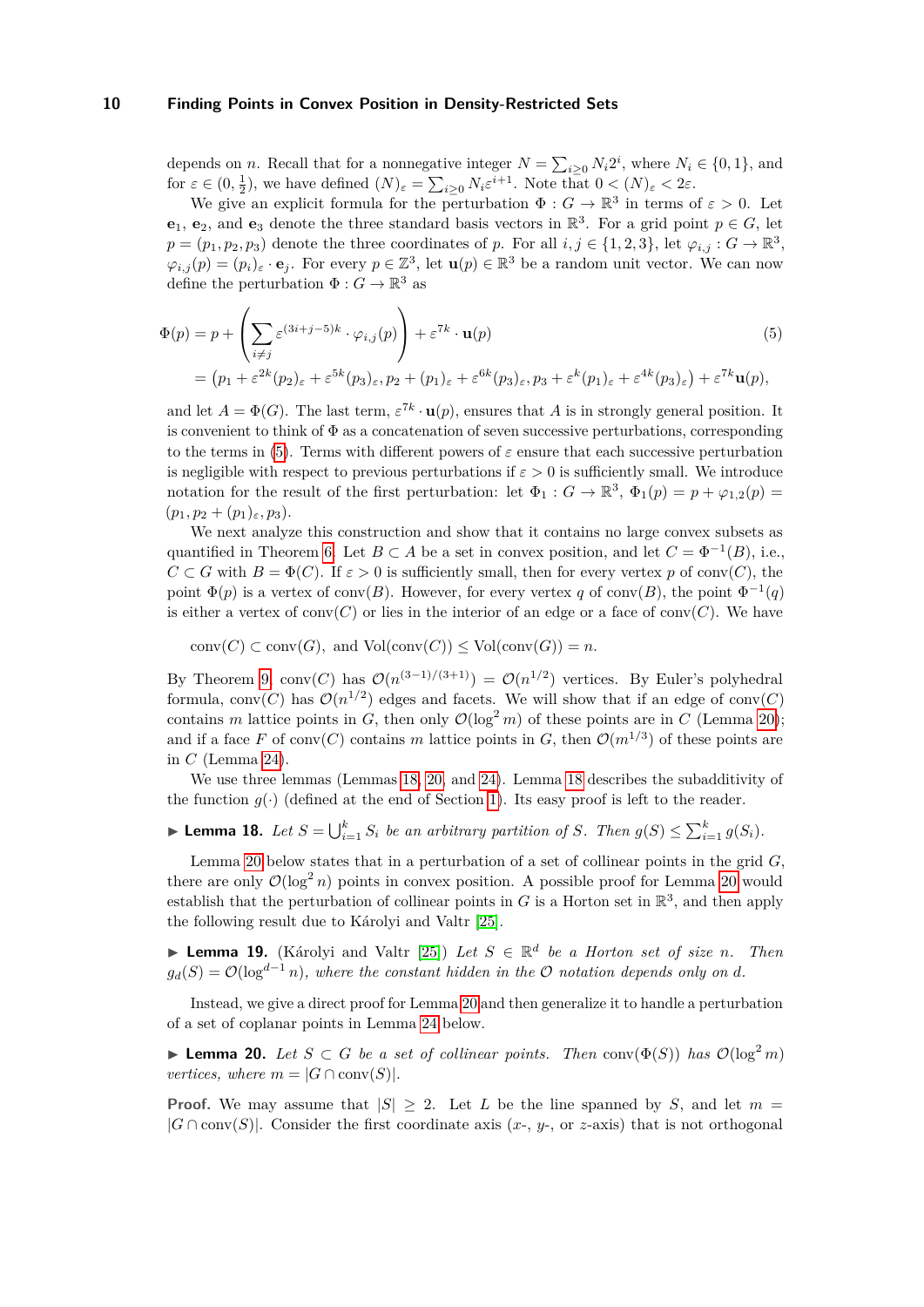to *L*. We give a detailed proof for the case that the *x*-axis is not orthogonal to *L*. The other two cases are analogous (and are omitted): If *L* is orthogonal to the *x*-axis, then the first two iterations of the perturbation (which depend on the first coordinate) translate all points *S* uniformly, hence they have no impact on the convex hull of  $\Phi(S)$ . Similarly, if *L* is orthogonal to both *x*- and *y*-axes, then we can ignore the components of the perturbation that depend on the first and second coordinates (and use the third coordinate instead).

Assume that *L* is not orthogonal to the *x*-axis. Label the points in *S* as  $S = \{s_1, \ldots, s_t\}$ sorted by increasing *x*-coordinates. Let the binary representation of the *x*-coordinate of *s* ∈ *S* be  $x(s) = \sum_{j=0}^{k-1} x_j(s)2^j$ . We recursively define the sets

<span id="page-10-1"></span>
$$
S_1 \supset S_2 \supset \ldots \supset S_b,\tag{6}
$$

for some suitable  $b \leq \mathcal{O}(\log m)$  as follows; see Fig. [4.](#page-10-0) Let  $S_1 = S$ . Given a set  $S_a \subset S$ , for  $a \geq 1$ , with  $|S_a| \geq 2$ , we define  $S_{a+1}$  as follows. Let  $j(a) \geq 0$  be the smallest integer such that  $\{x_{j(a)}(s) : s \in S_a\} = \{0, 1\}$ ; and let  $S_{a+1} = \{s \in S_a : x_{j(a)}(s) = 1\}$ . Importantly, this implies that the translation vector  $\varphi_{1,2}(s)$  has a term  $\varepsilon^{j(a)}$ **e**<sub>2</sub> for all  $s \in S_{a+1}$ ; but this term is missing for all  $s \in S_a \setminus S_{a+1}$ . Note that for all  $s \in S_a$ , the last (i.e., the least significant)  $j(a)$  bits in the binary expansion of  $x(s)$  are the same. Consequently,  $j(a+1) > j(a)$  for all  $a \geq 1$ ; hence  $a \leq \mathcal{O}(\log m)$ , and the recursion terminates with  $b \leq \mathcal{O}(\log m)$ , as claimed. Note also that  $|S_b| = 1$  by definition.

<span id="page-10-0"></span>

**Figure 4** Perturbation for a set of collinear grid points. Left: Solid dots indicate  $S = \{s_1, \ldots, s_9\}$ ; all other grid points are marked by empty dots. The binary expansion of the *x*-coordinates of all grid points. Right: The elements of  $S_1, \ldots, S_5$ , where  $j(1) = 0$ ,  $j(2) = 1$ ,  $j(3) = 2$ , and  $j(4) = 3$ .

We show that conv $(\Phi(S))$  has  $\mathcal{O}(\log^2 m)$  vertices in two steps: First we consider the convex hull of a projection of  $\Phi(S)$  to a plane, and then extend the argument to 3-space. **Convex hull of the orthogonal projection to the** *xy***-plane.** We consider the impact of the first step of the perturbation,  $\Phi_1(S)$ . Let  $\Phi^{xy}(S)$  and  $\Phi_1^{xy}(S)$ , resp., be the orthogonal projection of  $\Phi(S)$  and  $\Phi_1(S)$  to the *xy*-plane.

<span id="page-10-2"></span> $\triangleright$  Claim 21. The convex polygon conv( $\Phi^{xy}(S)$ ) has  $\mathcal{O}(\log m)$  vertices.

If a point  $\Phi^{xy}(p)$  is a vertex of conv $(\Phi^{xy}(S))$ , then  $\Phi^{xy}_1(p)$  is on the boundary of conv $(\Phi^{xy}_1(S))$ , since subsequent perturbations are negligible. Note that both  $\Phi_1^{xy}(s_1)$  and  $\Phi_1^{xy}(s_t)$  are vertices of conv $(\Phi_1^{xy}(S))$ . These two points decompose the boundary of conv $(\Phi_1^{xy}(S))$  into two Jordan arcs: an *upper arc* and a *lower arc* in the *xy*-plane. It suffices to show that each arc contains  $\mathcal{O}(\log n)$  points of  $\Phi_1^{xy}(S)$ . Without loss of generality, consider the upper arc.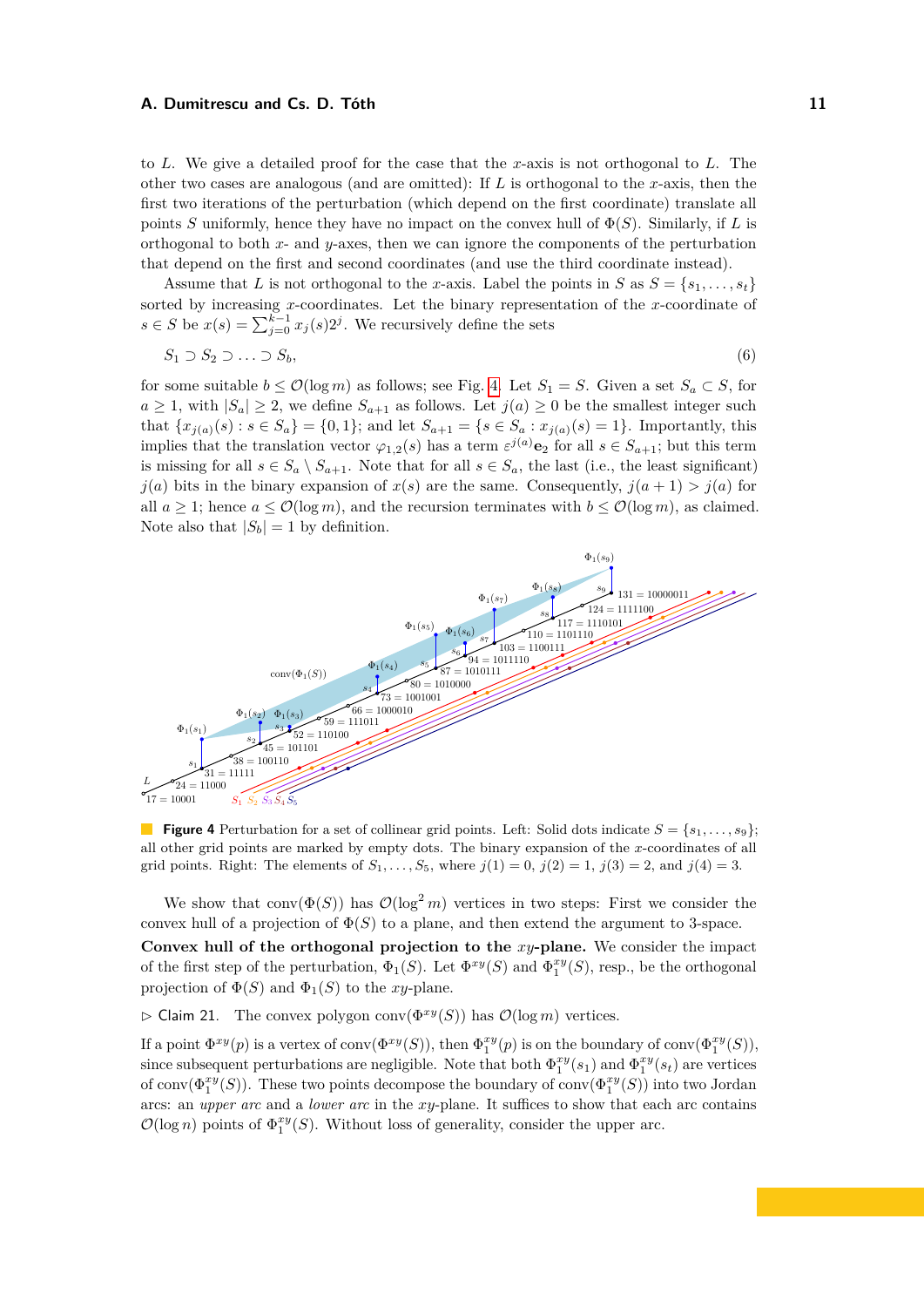<span id="page-11-0"></span> $\triangleright$  Claim 22. Let  $s_\ell \in S$ . If  $\Phi_1^{xy}(s_\ell)$  lies in the upper arc of conv $(\Phi_1^{xy}(S))$ , then  $s_\ell$  is the first or last point in  $S_a$  for some  $a \in \{1, \ldots, b\}.$ 

We prove the contrapositive of Claim [22.](#page-11-0) Suppose that  $s_\ell$  is neither the first nor the last point in  $S_a$  for any  $a \in \{1, \ldots, b\}$ . Due to [\(6\)](#page-10-1) and  $|S_b| = 1$ , there exists an  $a \in \{1, \ldots, b-1\}$ such that  $s_{\ell} \in S_a$  but  $s_{\ell} \notin S_{a+1}$ . Denote the first and last points in  $S_a$  and  $S_{a+1}$ , resp., by  $s_{\sigma(1)}$ ,  $s_{\sigma(2)}$  and  $s_{\tau(1)}$ ,  $s_{\tau(2)}$ . Then conv( $S_a$ ) and conv( $S_{a+1}$ ), resp., are the line segments  $s_{\sigma(1)}s_{\sigma(2)}$  and  $s_{\tau(1)}s_{\tau(2)}$ ; see Fig. [5.](#page-12-1) Note that  $\sigma(1) \leq \tau(1) \leq \tau(2) \leq \sigma(2)$  and  $\sigma(1) < \sigma(2)$ . Then we have  $\sigma(1) < l < \tau(2)$  or  $\tau(1) < l < \sigma(2)$ . Assume w.l.o.g. that  $\sigma(1) < l < \tau(2)$ .

We show that the point  $\Phi_1^{xy}(s_\ell)$  lies below the line segment  $\Phi_1^{xy}(s_{\sigma(1)})\Phi_1^{xy}(s_{\tau(2)})$ , and so it cannot be on the upper arc of conv $(\Phi_1^{xy}(S))$ . Since the points  $s_{\sigma(1)}, s_{\ell}, s_{\tau(2)} \in L$  are collinear, and  $\Phi_1(p) = p + \varphi_{1,2}(p)$ , it is enough to compare the perturbations incurred by  $\varphi_{1,2}$ , which depend only on the *x*-coordinates. By the choice of *a*, we have  $s_{\sigma(1)}, s_{\ell}, s_{\tau(2)} \in S_a$ . This means that in the binary expansion of their *x*-coordinates, the last  $j(a)$  bits are the same. Regarding the bit  $x_{j(a)}(.)$ , we know that  $x_{j(a)}(s_\ell) = 0$  and  $x_{j(a)}(s_{\tau(2)}) = 1$ . However,  $s_{\sigma(1)}$  may or may not be in  $S_{a+1}$ , and so we do not know  $x_{i(a)}(s_{\sigma(1)})$ . Consequently, by using the inequality  $(N)_{\varepsilon}$  < 2 $\varepsilon$  in [\(8\)](#page-11-1), we have

$$
\|\varphi_{1,2}(s_{\sigma(1)})\| \ge \left(\sum_{j=0}^{j(a)-1} x_j(s_\ell) \cdot \varepsilon^{j+1}\right) =: X \tag{7}
$$

<span id="page-11-3"></span><span id="page-11-2"></span><span id="page-11-1"></span>
$$
\|\varphi_{1,2}(s_{\ell})\| < \left(\sum_{j=0}^{j(a)-1} x_j(s_{\ell}) \cdot \varepsilon^{j+1}\right) + 2\varepsilon^{j(a)+2} = X + 2\varepsilon^{j(a)+2} \tag{8}
$$

$$
\|\varphi_{1,2}(s_{\tau(2)})\| \ge \left(\sum_{j=0}^{j(a)-1} x_j(s_\ell) \cdot \varepsilon^{j+1}\right) + \varepsilon^{j(a)+1} = X + \varepsilon^{j(a)+1}.
$$
 (9)

Since  $s_{\sigma(1)}$ ,  $s_{\ell}$ , and  $s_{\tau(2)}$  are collinear grid points, we can express  $s_{\ell}$  as a convex combination:

<span id="page-11-4"></span>
$$
s_{\ell} = \alpha \cdot s_{\sigma(1)} + (1 - \alpha) \cdot s_{\tau(2)} \tag{10}
$$

for some coefficient  $\frac{1}{n^{1/3}} \leq \alpha \leq 1 - \frac{1}{n^{1/3}}$ . Denote by *q* the point in the line segment  $\Phi_1^{xy}(s_{\sigma(1)})\Phi_1^{xy}(s_{\tau(2)})$  above  $s_\ell$ . Then, substituting [\(7\)](#page-11-2)–[\(9\)](#page-11-3) into [\(10\)](#page-11-4), we obtain

$$
||q - s_{\ell}|| = \alpha \cdot ||\varphi_{1,2}(s_{\sigma(1)})|| + (1 - \alpha) \cdot ||\varphi_{1,2}(s_{\tau(2)})||
$$
\n
$$
\geq \left(\sum_{j=0}^{j(a)-1} x_j(s_{\ell}) \cdot \varepsilon^{j+1}\right) + (1 - \alpha) \cdot \varepsilon^{j(a)+1}
$$
\n
$$
\geq X + \frac{\varepsilon^{j(a)+1}}{n^{1/3}} > X + 2\varepsilon^{j(a)+2} > ||\varphi_{1,2}(s_{\ell})||,
$$
\n
$$
(11)
$$

if  $\varepsilon < \frac{1}{2n^{1/3}}$ . This confirms that  $\Phi_1^{xy}(s_\ell)$  lies below the line segment  $\Phi_1^{xy}(s_{\sigma(1)})\Phi_1^{xy}(s_{\tau(2)})$ ; and completes the proof of Claim [22.](#page-11-0)

Since  $b = \mathcal{O}(\log m)$ , there are at most  $2b = \mathcal{O}(\log m)$  points that are first or last in  $S_1, \ldots, S_b$ . Consequently, Claim [22](#page-11-0) implies that the upper arc of conv $(\Phi^{xy}(S))$  has  $\mathcal{O}(\log m)$ vertices. Similarly, one can show that the lower arc of conv $(\Phi^{xy}(S))$  has  $\mathcal{O}(\log m)$  vertices (the key difference for handling the lower arc is that in the recursive definition of the sets *S*<sub>1</sub> ⊃ *S*<sub>2</sub> ⊃ *...* ⊃ *S*<sub>*b*</sub>, we would put *S*<sub>*a*+1</sub> = {*s* ∈ *S*<sub>*a*</sub> : *x*<sub>*j*(*a*)</sub>(*s*) = 0}). Overall, conv( $\Phi^{xy}(S)$ ) has  $\mathcal{O}(\log m)$  vertices; completing the proof of Claim [21.](#page-10-2)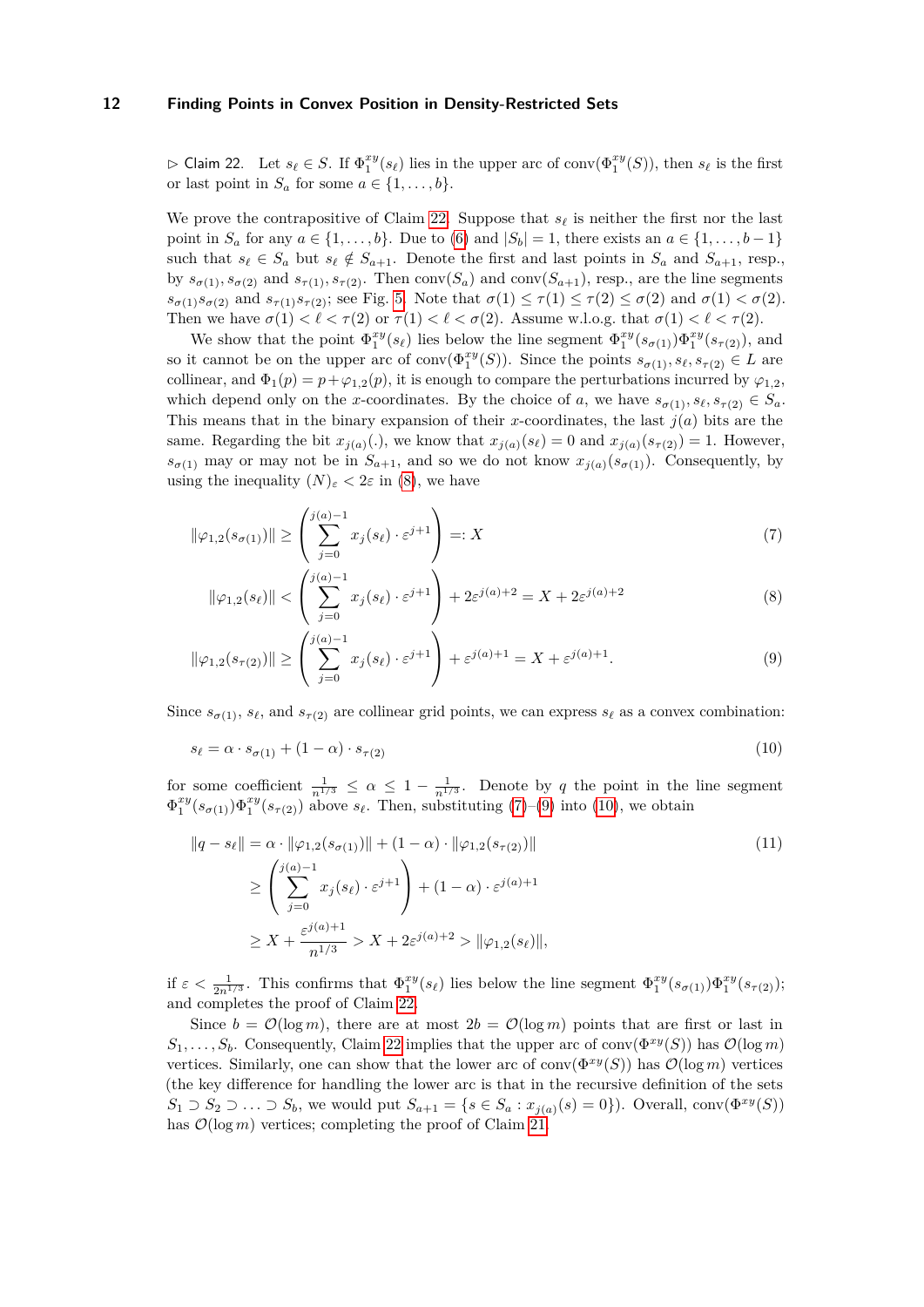<span id="page-12-1"></span>

**Figure 5** The points  $s_{\ell}$ ,  $s_{\sigma(1)}$ ,  $s_{\sigma(2)}$ ,  $s_{\tau(2)}$ , and  $s_{\tau(2)}$ ; and their perturbations.

**Convex hull in 3-space.** Consider conv $(\Phi(S))$ . The orthogonal projection of conv $(\Phi(S))$ to the *xy*-plane is conv $(\Phi^{xy}(S))$ . The boundary of conv $(\Phi^{xy}(S))$  is the projection of a closed curve  $\gamma$  on the boundary of conv( $\Phi(S)$ ). We have shown that the projection of  $\gamma$ , hence  $\gamma$ itself, has  $\mathcal{O}(\log n)$  vertices. The Jordan curve  $\gamma$  partitions the boundary of conv $(\Phi(S))$  into two components: An *upper surface* and a *lower surface*. It suffices to show that each has  $\mathcal{O}(\log^2 m)$  vertices.

<span id="page-12-2"></span> $\triangleright$  Claim 23. Let  $s_\ell \in S$ . If  $\Phi(s_\ell)$  is a vertex of the upper surface of conv $(\Phi(S))$ , then  $\Phi^{xy}(s_\ell)$ is a vertex of conv $(\Phi^{xy}(S_a))$  for some  $a \in \{1, 2, \ldots, b\}.$ 

We prove the contrapositive of Claim [23.](#page-12-2) Suppose that  $s_\ell \in S$  but  $\Phi(s_\ell)$  is not a vertex of conv $(\Phi(S_a))$  for any  $a \in \{1, \ldots, b\}$ . Note that [\(6\)](#page-10-1) implies

$$
conv(\Phi^{xy}(S)) = conv(\Phi^{xy}(S_1)) \supset conv(\Phi^{xy}(S_2)) \supset \ldots \supset conv(\Phi^{xy}(S_b)).
$$

There exists some  $a \in \{1, \ldots, b\}$  such that  $s_\ell \in S_a$  but  $s_\ell \notin S_{a+1}$ . First triangulate the convex polygon conv $(\Phi^{xy}(S_{a+1}))$ ; and then triangulate the nonconvex polygon conv $(\Phi^{xy}(S_a))$ conv $(\Phi^{xy}(S_{a+1}))$  such that each triangle is spanned by some vertices of conv $(\Phi^{xy}(S_a))$  and some vertices of conv $(\Phi^{xy}(S_{a+1}))$ . The point  $\Phi^{xy}(s_\ell)$  lies in some triangle  $\Phi^{xy}(p)\Phi^{xy}(q)\Phi^{xy}(r)$ in which at least one corner is a vertex of conv $(\Phi^{xy}(S_{a+1}))$ . Considering the perturbation  $\Phi_1(s) = s + \varphi_{1,2}(s)$ , the triangle  $\Phi(p)\Phi(q)\Phi(r)$  lies above  $\Phi(s_\ell)$  if  $\varepsilon > 0$  is sufficiently small, analogously to  $(7)-(9)$  $(7)-(9)$  $(7)-(9)$  and  $(10)$ , except that  $s<sub>\ell</sub>$  is now the convex combination of three grid points p, q, and r. Consequently,  $\Phi(s_\ell)$  cannot be on the upper surface. This proves Claim [23.](#page-12-2)

By Claim [22,](#page-11-0)  $conv(\Phi^{xy}(S_a))$  has  $\mathcal{O}(\log m)$  vertices for all  $a \in \{1, 2, ..., b\}$ . Summation over all  $a = 1, \ldots, b$  shows that there are  $\sum_{a=1}^{b} \mathcal{O}(\log m) = \mathcal{O}(\log^2 m)$  vertices on the upper surface of conv $(\Phi(S))$ . Analogously, the lower surface of conv $(\Phi(S))$  also has  $\mathcal{O}(\log^2 m)$ vertices. Overall, conv $(\Phi(S))$  has  $\mathcal{O}(\log^2 m)$  vertices. This completes the proof of Lemma [20.](#page-9-1)  $\blacktriangleleft$ 

<span id="page-12-0"></span>▶ **Lemma 24.** *Let*  $S \subset G$  *be a set of coplanar points. Then* conv $(\Phi(S))$  *has*  $\mathcal{O}(m^{1/3})$  *vertices, where*  $m = |G \cap \text{conv}(S)|$ *.* 

**Proof.** We proceed similarly to the proof of Lemma [20.](#page-9-1) Consider the first coordinate axis (the *x*- or the *y*-axis) that is not orthogonal to *F*, and another coordinate axis that is not parallel to *F*. Assume that *F* is not orthogonal to the *x*-axis (or else we would use the *y*-axis); and it is not parallel to the *y*-axis (or else we would use the *z*-axis). Label the points in *S* ∩ *F* as {*s*<sub>1</sub>*, . . . , s*<sub>t</sub>} sorted by increasing *x*-coordinates (ties are broken arbitrarily). Let the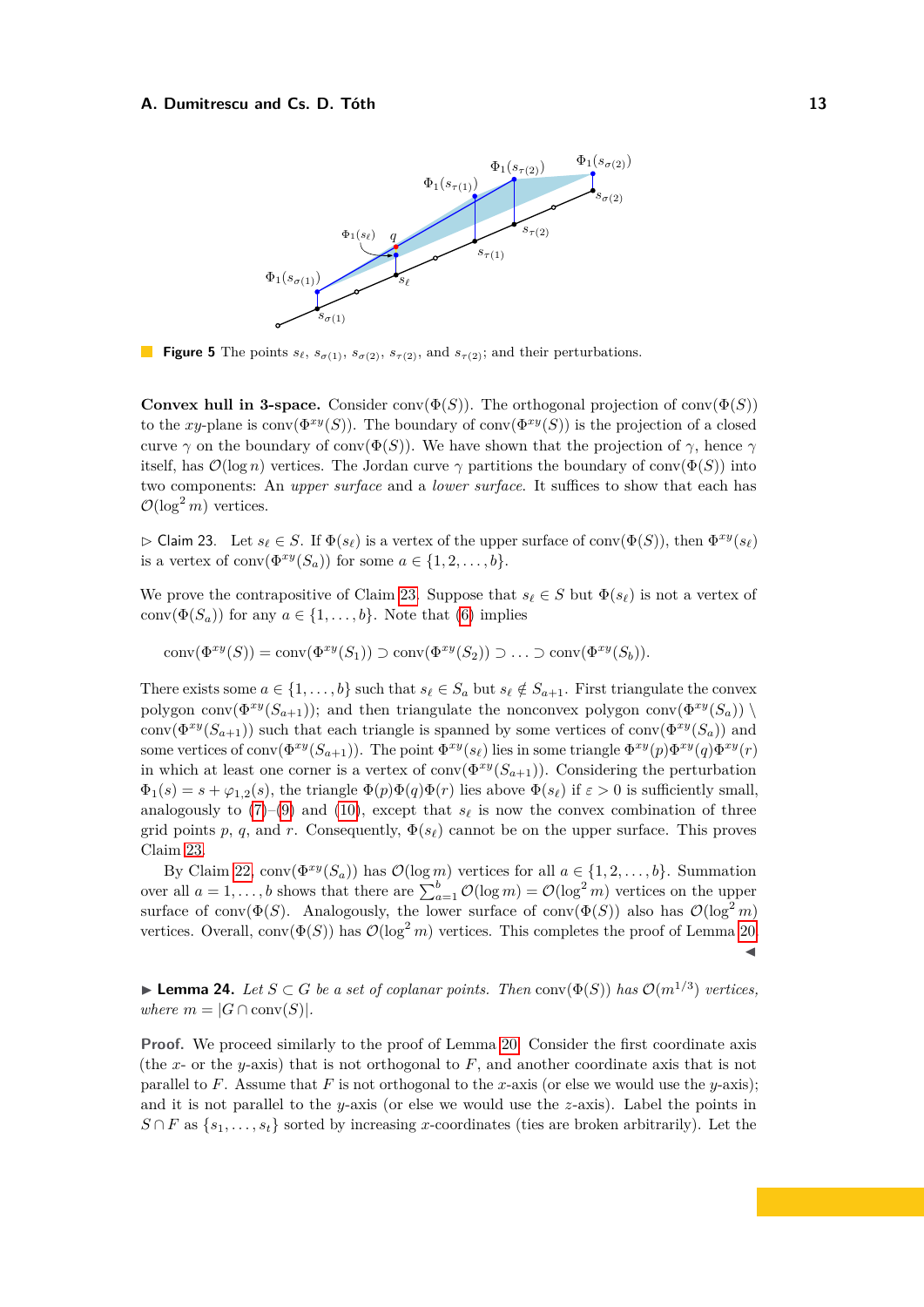binary representation of the *x*-coordinate of  $s \in S$  be  $x(s) = \sum_{j=0}^{k-1} x_j(s) 2^j$ . We recursively define the sets

$$
S_1 \supset S_2 \supset \ldots \supset S_b,\tag{12}
$$

for some suitable  $b \leq \mathcal{O}(\log m)$  the same way as in the proof of Lemma [20.](#page-9-1) Let  $S_1 = S$ . Given a set  $S_a \subset S$ , for  $a \geq 1$ , where the points in  $S_a$  do not all have the same *x*coordinates, we define  $S_{a+1}$  as follows. Let  $j(a) \geq 1$  be the smallest integer such that  ${x_{j(a)}(s) : s \in S_a} = \{0,1\};$  and let  $S_{a+1} = \{s \in S_a : x_{j(a)}(s) = 1\}.$ 

Denote by  $M = \mathbb{Z}^3 \cap F$  the set of grid points in  $\overline{F}$ . Based on the recursion above, we define a sequence of nested sets

$$
M_1 \supset M_2 \supset \ldots \supset M_b \tag{13}
$$

<span id="page-13-1"></span>as follows. Let  $M_1 = M$ , and  $M_{a+1} = \{s \in M_a : x_{i(a)}(s) = 1\}$  for  $a \in \{1, ..., b-1\}$ . Then  $|M_a| = \mathcal{O}(m/2^a)$  for all  $a \in \{1, ..., b\}.$ 



**Figure 6** The nested sequence  $F \supset \text{conv}(S_1) \supset \ldots \supset \text{conv}(S_4)$ . The point  $s_\ell$  lies in conv $(S_2) \setminus \ell$  $conv(S_3)$ .

We interpret the above-below relationship with respect to the *y*-axis. Assume w.l.o.g. that  $conv(S)$  lies below the face  $F$ .

<span id="page-13-0"></span> $\triangleright$  Claim 25. Let  $s_\ell \in S \cap F$ . If  $\Phi(s_\ell)$  is a vertex of conv $(\Phi(S \cap F))$ , then  $s_\ell$  lies on the boundary of conv $(S_a)$  for some  $a \in \{1, \ldots, b\}.$ 

We prove the contrapositive of Claim [25.](#page-13-0) Suppose that  $s_\ell$  is not on the boundary of conv $(S_a)$ for any  $a \in \{1, \ldots, b\}$ . Due to [\(6\)](#page-10-1), there exists some  $a \in \{1, \ldots, b\}$  such that  $s_\ell \in S_a$  but  $s_{\ell} \notin S_{a+1}$ ; see Fig. [6.](#page-13-1) First triangulate the convex polygon conv $(S_{a+1})$ ; and then triangulate the nonconvex polygon  $conv(S_a) \setminus conv(S_{a+1})$  such that each triangle is spanned by some vertices of conv $(S_a)$  and some vertices of conv $(S_{a+1})$ . Then point  $s_\ell$  lies in some triangle *pqr*, and at least one corner is a vertex of conv $(S_{a+1})$ . Considering the perturbation  $\varphi_{1,2}$ , the triangle  $\Phi(p)\Phi(q)\Phi(r)$  lies above  $\Phi(s_\ell)$  if  $\varepsilon > 0$  is sufficiently small. Consequently,  $\Phi(s_\ell)$ cannot be a vertex of conv $(\Phi(S \cap F))$ . This completes the proof of Claim [25.](#page-13-0)

For every  $a \in \{1, \ldots, b\}$ , the convex hull conv $(S_a \cap M_a)$  has  $\mathcal{O}(m_a^{1/3})$  vertices and edges, where  $m_a = |M_a| \leq \mathcal{O}(m/2^a)$ , by Theorem [9.](#page-4-0) Further, by Lemma [11,](#page-4-1) it has  $\mathcal{O}((m_a/t^2)^{1/3})$ edges that contain more than *t* points in  $M_a$  for any  $t \geq 1$ . By Lemma [20,](#page-9-1) if an edge *e*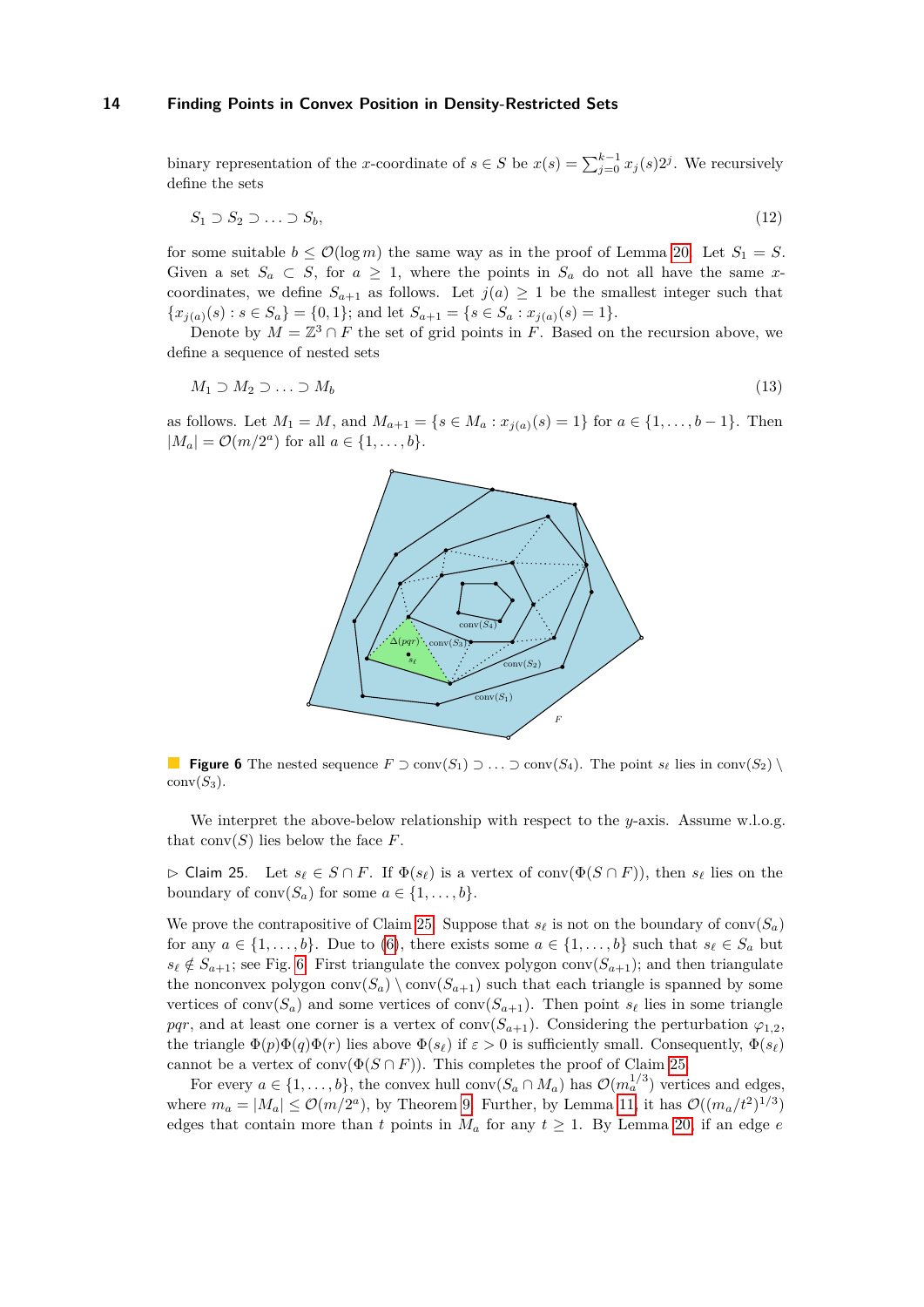of conv $(S_a \cap M_a)$  contains more than *t* grid points, then conv $(\Phi(S \cap e))$  contains  $\mathcal{O}(\log^2 t)$ vertices of *B*. Let  $E_j$  be the set of edges *e* with  $|e \cap \mathbb{Z}^3| \in (2^{j-1}, 2^j]$ ; and  $E = \bigcup_{j \in \mathbb{N}} E_j$ . Summation over all edges of  $S_a \cap F$  yields

$$
\sum_{e \in E} \mathcal{O}(\log^2 |e \cap \mathbb{Z}^3|) = \sum_{j \in \mathbb{N}} |E_j| \cdot \mathcal{O}(\log^2 2^j)
$$
  
= 
$$
\sum_{j \in \mathbb{N}} \mathcal{O}\left((m_a/2^{2j})^{1/3} \cdot j^2\right)
$$
  
= 
$$
\mathcal{O}(m_a^{1/3}) \sum_{j \in \mathbb{N}} \frac{j^2}{(2^{2/3})^j} = \mathcal{O}(m_a^{1/3}).
$$

Finally, summation for all  $a \in \{1, \ldots, b\}$  yields

$$
\sum_{a=1}^{b} \mathcal{O}(m_a^{1/3}) = \sum_{a=1}^{b} \mathcal{O}\left((m/2^a)^{1/3}\right) = \mathcal{O}\left(m^{1/3} \sum_{a\geq 1} 2^{-a/3}\right) = \mathcal{O}(m^{1/3}),
$$

as claimed.  $\blacktriangleleft$ 

<span id="page-14-2"></span>▶ **Lemma 26.** *Let*  $S \subset G$  *and*  $P = \text{conv}(S)$ *. Suppose that*  $P$  *has*  $f$  *faces (of any dimension), which contain*  $m_1, \ldots, m_f$  *lattice points in their interior. Then*  $\sum_{i=1}^{f} m_i^{1/3} = \mathcal{O}(n^{1/2})$ *.* 

**Proof.** The surface area of the lattice polytope  $P = \text{conv}(S)$  is bounded above by that of the cube conv $(G)$ , which is  $6n^{2/3}$ . Let F be the set of all facets of P. Then summation of the area over all facets yields an upper bound  $\sum_{F \in \mathcal{F}} \mathcal{O}(\text{Area}(F)) = \mathcal{O}(n^{2/3})$ .

For every face  $F \in \mathcal{F}$ , let  $\mathbf{n}_F = (a, b, c)$  be the integer normal vector of the plane spanned by *F*, where  $a, b, c \in \mathbb{Z}$ , and  $gcd(a, b, c) = 1$ . It is known that *F* contains  $\mathcal{O}(\text{Area}(F)/\|\mathbf{n}\|_2)$ lattice points [\[5\]](#page-17-14).

For every integer  $j \in \mathbb{N}$ , let  $\mathcal{F}_j$  be the set of facets  $F \in \mathcal{F}$  such that  $\|\mathbf{n}_F\|_2 \in (2^{j-1}, 2^j]$ . In particular, a face  $F \in \mathcal{F}_j$  contains  $\mathcal{O}(\text{Area}(F)/2^j)$  lattice points. For an integer  $N \in \mathbb{N}$ , let  $r_3(N)$  denote the number of representations of N as a sum of squares of three integers (where signs and the order of terms matters). It is known [\[23,](#page-18-16) Theorem 340] that

$$
\sum_{N=1}^{M} r_3(N) = \frac{4}{3} \pi M^{3/2} + \mathcal{O}(M).
$$

In particular, for  $M = 2^{2j}$ , we have  $\sum_{N=1}^{M} r_3(N) = \Theta(2^{3j})$ , and so  $|\mathcal{F}_j| = \mathcal{O}(2^{3j})$ .

The total area of all facets in  $\mathcal{F}_j$  is  $\mathcal{O}(n^{2/3})$  for each  $j \in \mathbb{N}$ . Thus the facets in  $\mathcal{F}_j$  contain at most  $\sum_{F \in \mathcal{F}_j} \mathcal{O}(\text{Area}(F)/2^j) = \mathcal{O}(n^{2/3}/2^j)$  lattice points. Jensen's inequality gives

<span id="page-14-0"></span>
$$
\sum_{F \in \mathcal{F}_j} m_i^{1/3} \log m_i \le |\mathcal{F}_j| \cdot \left(\frac{n^{2/3}/2^j}{|\mathcal{F}_j|}\right)^{1/3}
$$
  
=  $|\mathcal{F}_j|^{2/3} n^{2/9} 2^{-j/3} = \mathcal{O}(n^{2/9} 2^{(2/3)3j - j/3}) = \mathcal{O}(n^{2/9} 2^{5j/3}).$  (14)

Since the number of facets is  $\mathcal{O}(n^{1/2})$ , then  $|\mathcal{F}_j| = \mathcal{O}(n^{1/2})$  for all  $j \in \mathbb{N}$ ; and [\(14\)](#page-14-0) becomes:

<span id="page-14-1"></span>
$$
\sum_{F \in \mathcal{F}_j} m_i^{1/3} \le |\mathcal{F}_j| \cdot \left(\frac{n^{2/3}/2^j}{|\mathcal{F}_j|}\right)^{1/3} \le |\mathcal{F}_j|^{2/3} n^{2/9} 2^{-j/3} = \left(\mathcal{O}(n^{1/2})\right)^{2/3} n^{2/9} 2^{-j/3} = \mathcal{O}(n^{5/9} 2^{-j/3}). \tag{15}
$$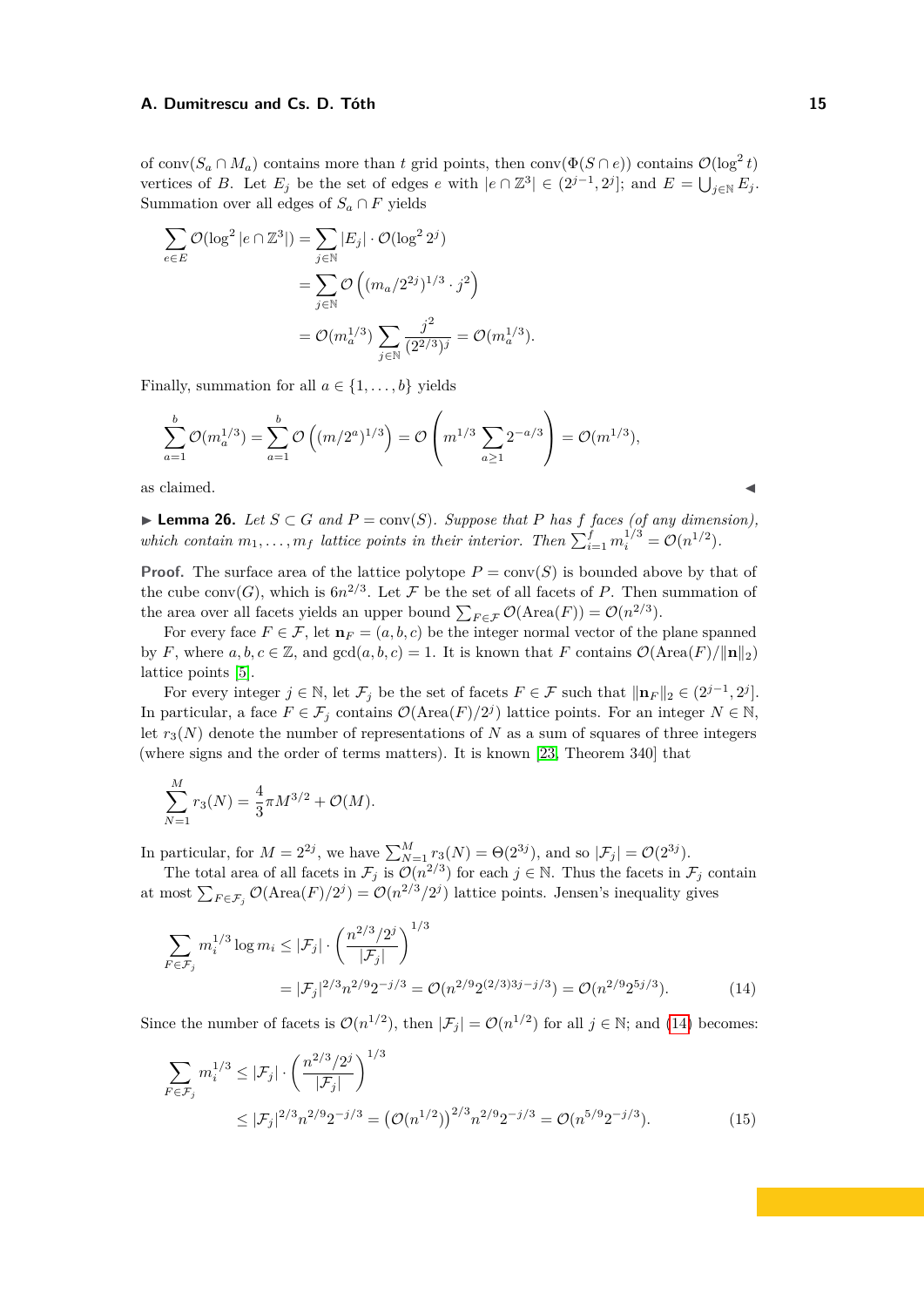The bounds in [\(14\)](#page-14-0) and [\(15\)](#page-14-1) are equal, up to constant factors, when  $2^{j} = n^{1/6}$ , or equivalently,  $j = \frac{1}{6} \log n$ . Summation over all  $j \in \mathbb{N}$  yields

$$
\sum_{i=1}^{f} m_i^{1/3} = \sum_{j \in \mathbb{N}} \sum_{F \in \mathcal{F}_j} m_i^{1/3}
$$
  
= 
$$
\sum_{j=1}^{\log n^{1/6}} \sum_{F \in \mathcal{F}_j} m_i^{1/3} + \sum_{j > \log n^{1/6}} \sum_{F \in \mathcal{F}_j} m_i^{1/3}
$$
  

$$
\leq \sum_{j=1}^{\log n^{1/6}} \mathcal{O}(n^{2/9} 2^{5j/3}) + \sum_{j > \log n^{1/6}} \mathcal{O}(n^{5/9} 2^{j/3})
$$
  
= 
$$
\mathcal{O}(n^{2/9+5/18}) + \mathcal{O}(n^{5/9-1/18}) = \mathcal{O}(n^{1/2}).
$$

We can now complete the proof of Theorem [6.](#page-2-1) Recall that  $G = \{0, \ldots, 2^k - 1\}^3$  is a section of the integer lattice  $\mathbb{Z}^3$  with  $n = 2^{3k}$  points. We have  $A = \Phi(G)$ ; and  $C \subset G$  such that  $B = \Phi(C)$  is in convex position. As noted above, every point in *C* lies on the boundary of the lattice polytope  $P = \text{conv}(C)$ .

If a facet *F* of *P* contains *m* lattice points, then *F* contains  $\mathcal{O}(m^{1/3})$  points of *C* by Lemma [24.](#page-12-0) Summation over all facets yields  $\mathcal{O}(n^{1/2})$  by Lemma [26.](#page-14-2) Consequently, we have  $|B| = |C| = \mathcal{O}(n^{1/2})$ , as required.

# **5 Approximation algorithm: Proof of Theorem [7](#page-2-2)**

In this section we analyze the randomized algorithm described in Section [3](#page-4-2) and show that its approximation factor is  $\Omega(n^{-1/6})$ . We also make some small twists that allow for an efficient implementation. We are given an *n*-element set  $A \subset \mathbb{R}^3$  with  $\Delta(A) \leq \mathcal{O}(n^{1/3})$  As in the proof of Theorem [4,](#page-1-2) we may assume that  $A \subset B$ , where *B* is a ball of radius  $R \leq \mathcal{O}(n^{1/3})$ centered at *O*; e.g., a smallest enclosing ball of *A*. First, deterministically construct a (single) spherical packing  $P$  on a sphere *C* congruent to *B* of prescribed minimum size  $\Theta(n^{1/2})$ ; (P does not have to be maximal). For example, slice the sphere by latitudes, and choose equally spaced spherical caps between consecutive latitudes. Second, the randomized phase proceeds as follows. Guess a center for a ball *C* and apply a random rotation in *SO*(3) (applying the same rotation to all caps in  $P$ ), and then test whether a constant fraction of the caps are nonempty; if not, repeat the process. The expected number of repetitions is bounded by a constant (the sum of a geometric series).

**Approximation ratio.** As in the proof of Theorem [4,](#page-1-2) we may assume that  $A \subset B$ , where *B* is a ball of radius  $R = \alpha n^{1/3}$  centered at *O*. Let  $A_{\text{OPT}} \subset A$  be a maximum-size subset in convex position, i.e.,  $\mathsf{OPT} = |A_{\mathsf{OPT}}|$ . Since  $A_{\mathsf{OPT}} \subset B$ , we have

 $Area(\partial(conv(A_{\mathsf{OPT}}))) \leq Area(\partial B) = 4\pi R^2 = \mathcal{O}(n^{2/3}).$ 

Since *A* is density-restricted, then  $\mathsf{OPT} = \mathcal{O}(n^{2/3})$ . (The above argument is the 3-dimensional variant of [\[4,](#page-17-15) Theorem 3.2].) On the other hand, Theorem [4](#page-1-2) yields  $ALG = \Omega(n^{1/2})$ . Consequently, the approximation ratio is

$$
\frac{\mathsf{ALG}}{\mathsf{OPT}} = \Omega\left(\frac{n^{1/2}}{n^{2/3}}\right) = \Omega(n^{-1/6}),
$$

as claimed.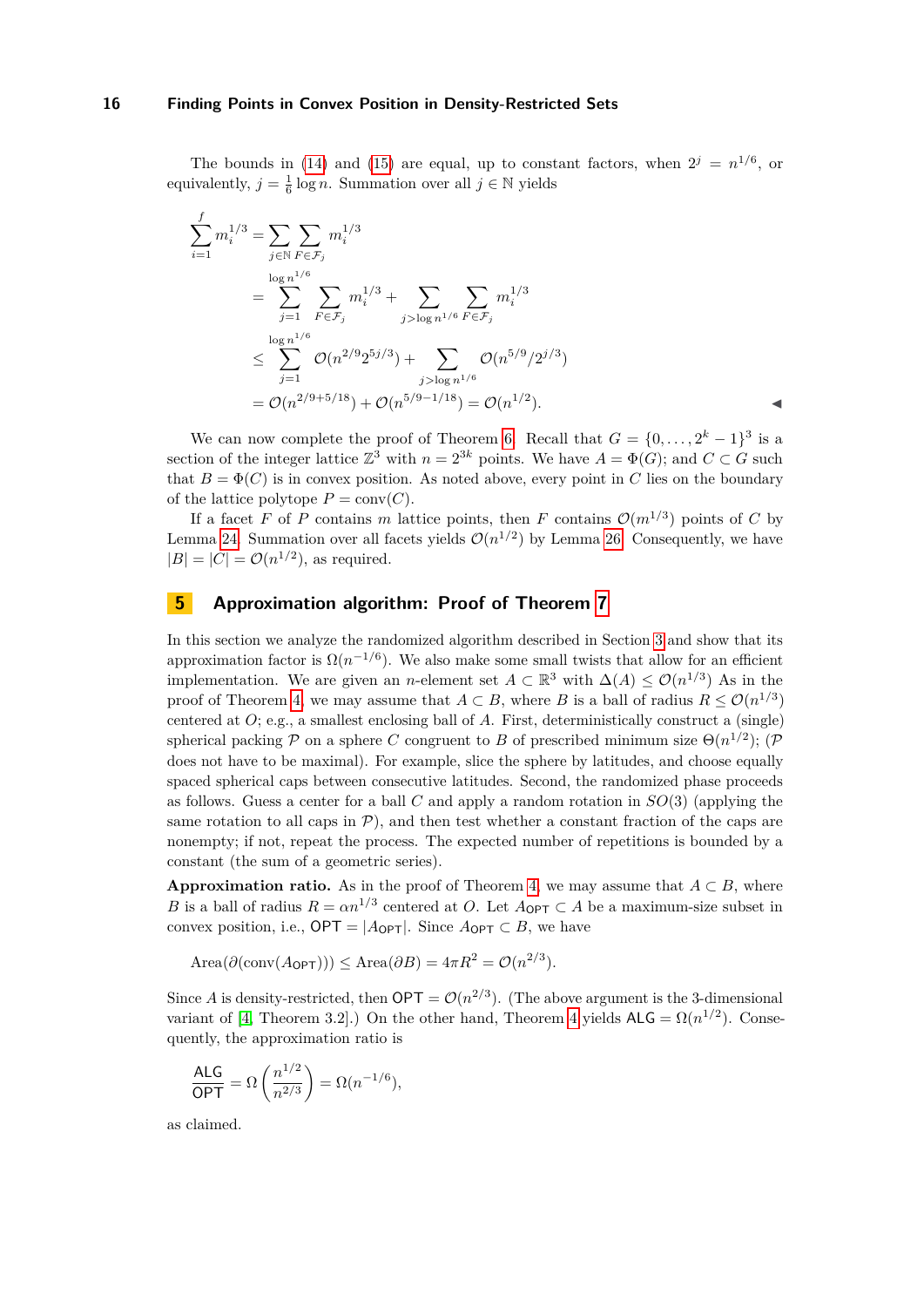**Running time analysis.** A smallest enclosing ball of *n* points in  $\mathbb{R}^3$  can be computed in  $\mathcal{O}(n)$  expected time [\[37\]](#page-18-17), and a random rotation and translation in  $\mathcal{O}(1)$  time [\[33\]](#page-18-18). The packing  $P$  can be constructed in  $\mathcal{O}(n^{1/2})$  time (i.e., in time linear in  $|\mathcal{P}|$ ). We next consider the time complexity of  $\Theta(n^{1/2})$  range-emptiness queries for spherical cap ranges. After  $\mathcal{O}(n)$ preprocessing, points outside the chosen ball are excluded from further consideration. Then each range-emptiness query for a spherical cap is equivalent to (and answered by) a *halfspace emptiness query* determined by the plane containing the base of the cap. (Here we take advantage of the fact that all spherical cap ranges pertain to the same ball.) After  $\mathcal{O}(n \log n)$ expected preprocessing time, such queries in 3-space can be answered in  $\mathcal{O}(\log n)$  time per query using the algorithm by Afshani and Chan  $[1]$ ; but also by other algorithms, see  $[2, 3]$  $[2, 3]$  $[2, 3]$ . Consequently, the range-emptiness queries can be answered in  $\mathcal{O}(n^{1/2} \log n)$  time. Adding up the running times of the steps we have  $\mathcal{O}(n^{1/2}) + \mathcal{O}(n) + \mathcal{O}(n \log n) + \mathcal{O}(n^{1/2} \log n) =$  $\mathcal{O}(n \log n)$ . Overall, the randomized algorithm runs in  $\mathcal{O}(n \log n)$  expected time.

# <span id="page-16-0"></span>**6 Concluding remarks**

Conlon and Lim [\[16\]](#page-17-2) raised the question of whether the extension of the Valtr grid to higher dimensions presented in their paper bears any influence on the problem of constructing density-restricted sets with no large convex subsets in higher dimensions. Here we gave a positive answer and a tight asymptotic bound for  $d = 3$ . We also obtained the first approximation algorithm for the problem of finding a maximum-size subset of points in convex position in a density-restricted set in  $\mathbb{R}^3$ . Next, we list a few open questions regarding the remaining gaps and the quality of approximation.

- **1.** Is the problem of finding a maximum-cardinality subset in convex position, in given finite set in  $\mathbb{R}^3$ , still NP-complete for density-restricted sets?
- **2.** Is there a constant-ratio approximation algorithm for finding a maximum-size subset in convex position for a given finite set in  $\mathbb{R}^3$ ? Is there one for density-restricted sets?

Next are several open questions regarding the size of the largest convex subset in point sets where the density constraints are relaxed. Let *A* be a set of *n* points in general position in  $\mathbb{R}^d$  satisfying  $\Delta(A) \leq \alpha n^{\tau}$ , where  $d \geq 2$  and  $\alpha, \tau > 0$  are constants. Note that for  $\tau \geq 1$ , only poly-logarithmic bounds are in effect [\[25\]](#page-18-15).

- **3.** Let *d* = 2. What upper bounds on the size of the largest convex subset can be derived when  $\tau \in \left(\frac{1}{2}, 1\right)$ ? What lower bounds can be derived when  $\tau \in \left[\frac{3}{4}, 1\right)$ ?
- **4.** Let  $d = 3$ . What upper bounds on the size of the largest convex subset can be derived when  $\tau \in \left(\frac{1}{3}, 1\right)$ ? What lower bounds can be derived when  $\tau \in \left[\frac{2}{3}, 1\right)$ ?

A natural candidate for a lower bound in the third question is a suitable perturbation—in the form of the Valtr grid—of a rectangular section of the integer lattice. Indeed, if *A* is a  $n^{\tau} \times n^{1-\tau}$  section of this lattice and  $\tau > 1/2$ , then  $\Delta(A) = \mathcal{O}(n^{\tau})$ .

We conclude with the following conjecture that generalizes Lemma [11:](#page-4-1)

► **Conjecture 27.** For every finite set  $S \subset \mathbb{Z}^d$ ,  $d \geq 2$ , and for every positive integer  $t \geq 1$ , *the lattice polytope* conv(*S*) has  $\mathcal{O}\left(\frac{V}{t^d}\right)^{\frac{d-1}{d+1}}$  *faces (of any dimension) that contain more than t points* in  $\mathbb{Z}^d$ *, where*  $V = \text{Vol}(\text{conv}(S))$ *.* 

Using this technical tool, our upper bound  $\gamma_3(n) = \mathcal{O}(n^{1/2})$  in Section [4](#page-8-0) would generalize to higher dimensions. Together with the direct generalization of our lower bound  $\gamma_3(n) = \Omega(n^{1/2})$ in Section [3,](#page-4-2) it would imply the validity of the following.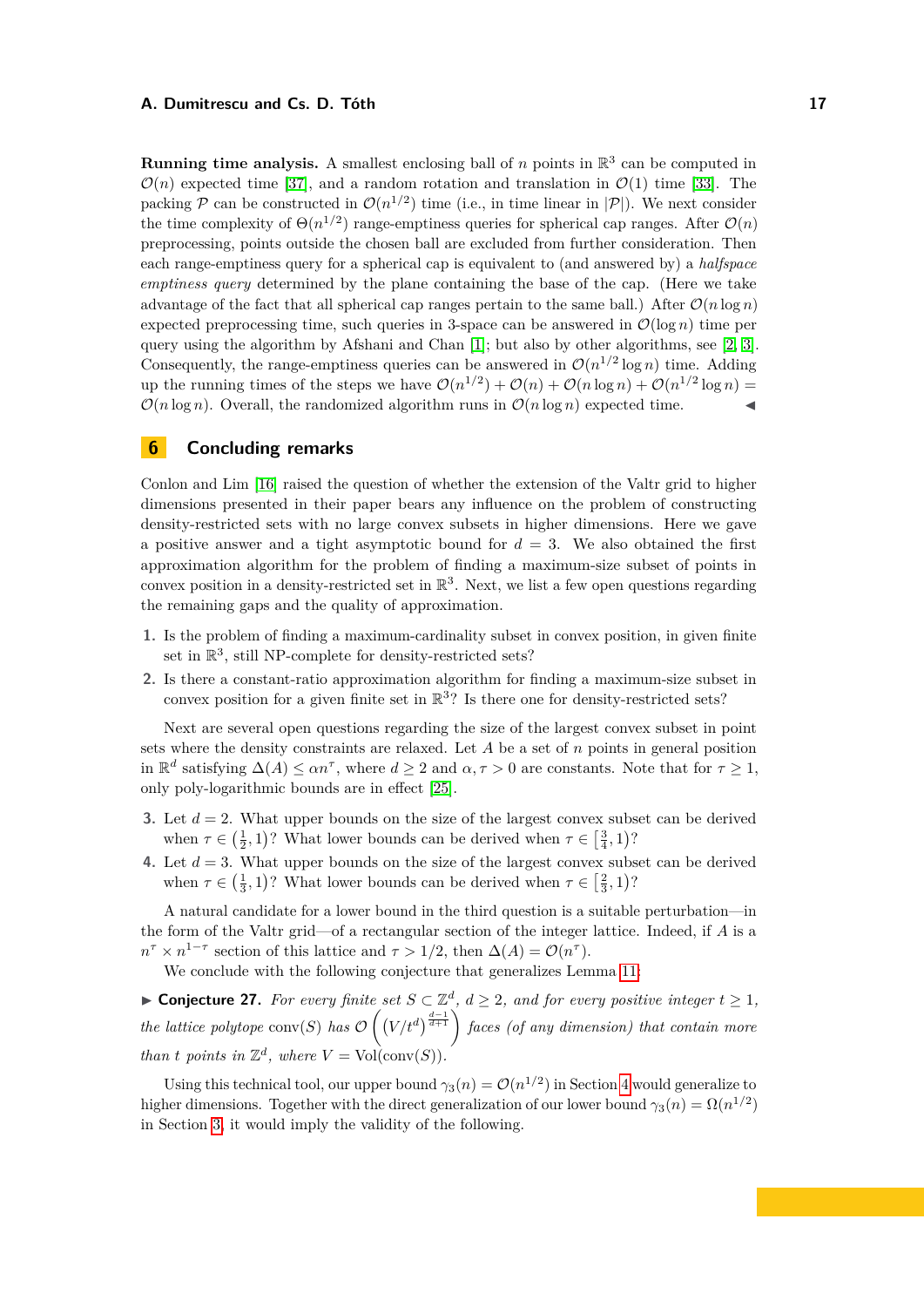► **Conjecture 28.** *For every*  $d \geq 2$ *, we have*  $\gamma_d(n) = \Theta_d\left(n^{\frac{d-1}{d+1}}\right)$ *.* 

<span id="page-17-18"></span><span id="page-17-17"></span><span id="page-17-16"></span><span id="page-17-15"></span>

|                | References -                                                                                                                                                                                                                                                                         |
|----------------|--------------------------------------------------------------------------------------------------------------------------------------------------------------------------------------------------------------------------------------------------------------------------------------|
| $\mathbf{1}$   | Peyman Afshani and Timothy M. Chan, Optimal halfspace range reporting in three dimensions,<br>Proc. 20th ACM-SIAM Symposium on Discrete Algorithms, 2009, pp. 180–186.                                                                                                               |
| $\overline{2}$ | Pankaj K. Agarwal, Range searching, Chap. 40 in Handbook of Discrete and Computational<br>Geometry (Jacob E. Goodman, Joseph O'Rourke, and Csaba D. Tóth, eds.), 3rd edition, CRC<br>Press, Boca Raton, 2017, pp.1057-1092.                                                          |
| 3              | Pankaj K. Agarwal, Simplex range searching and its variants: a review, in A Journey Through<br>Discrete Mathematics: A Tribute to Jiří Matoušek (Martin Loebl, Jaroslav Nešetřil, and Robin<br>Thomas, editors), Springer, Cham, 2017, pp. 1–30.                                     |
| 4              | Noga Alon, Meir Katchalski, and William R. Pulleyblank, The maximum size of a convex<br>polygon in a restricted set of points in the plane, <i>Discrete</i> & Computational Geometry 4<br>$(1989), 245-251.$                                                                         |
| 5              | George E. Andrews, An asymptotic expression for the number of solutions of a general class<br>of Diophantine equations, Transactions of the American Mathematical Society 99(2) (1961),<br>$272 - 277.$                                                                              |
| 6              | George E. Andrews, A lower bound for the volume of strictly convex bodies with many<br>boundary lattice points, <i>Transactions of the American Mathematical Society</i> $106(2)$ (1963),<br>$270 - 279.$                                                                            |
| $\overline{7}$ | Imre Bárány, Extremal problems for convex lattice polytopes: A survey, in Surveys on Discrete<br>and Computational Geometry: Twenty Years Later (Jacob E. Goodman, János Pach and<br>Richard Pollack, editors), vol. 453 of <i>Contemporary Mathematics</i> , ACM, 2008, pp. 87–103. |
| я.             | Imro Bárány and David Larman. The convoy bull of the integer points in a large ball Math                                                                                                                                                                                             |

- <span id="page-17-14"></span><span id="page-17-13"></span><span id="page-17-12"></span><span id="page-17-9"></span>**8** Imre Bárány and David Larman, The convex hull of the integer points in a large ball, *Math Ann* **312**, (1998), 167–181.
- <span id="page-17-10"></span>**9** Imre Bárány and János Pach, On the number of convex lattice polygons, *Combinatorics, Probability & Computing* **1** (1992), 295–302.
- <span id="page-17-11"></span>**10** Imre Bárány and Anatoly M. Vershik, On the number of convex lattice polytopes, *Geometric and Functional Analysis* **2** (1992), 381–393.
- <span id="page-17-5"></span>**11** Luis Barba, Frank Duque, Ruy Fabila-Monroy, and Carlos Hidalgo-Toscano, Drawing the Horton set in an integer grid of minimum size, *Comput. Geom.* **63** (2017), 10–19.
- <span id="page-17-1"></span>**12** Yair Bartal, Nathan Linial, Manor Mendel, and Assaf Naor, On metric Ramsey-type phenomena, *Ann. Math.* **162(2)** (2005), 643–709.
- <span id="page-17-8"></span>**13** Peter Braß, William Moser, and János Pach, *Research Problems in Discrete Geometry*, Springer, New York, 2005.
- <span id="page-17-7"></span>**14** Jean-Lou de Carufel, Adrian Dumitrescu, Wouter Meulemans, Tim Ophelders, Claire Pennarun, Csaba D. Tóth, and Sander Verdonschot, Convex polygons in Cartesian products, *Journal of Computational Geometry* **11(2)** (2020), 205–233.
- <span id="page-17-6"></span>**15** Vašek Chvátal and Gheza T. Klincsek, Finding largest convex subsets, *Congressus Numerantium*, **29** (1980), 453–460.
- <span id="page-17-2"></span>16 David Conlon and Jeck Lim, Fixing a hole, manuscript, 2021, preprint available at  $arXiv$ . [org/abs/2108.07087](arXiv.org/abs/2108.07087).
- <span id="page-17-4"></span>**17** Frank Duque, Ruy Fabila-Monroy, and Carlos Hidalgo-Toscano, Point sets with small integer coordinates and no large convex polygons, *Discrete & Computational Geometry* **59(2)** (2018), 461–476.
- <span id="page-17-3"></span>**18** Herbert Edelsbrunner, Pavel Valtr, and Emo Welzl, Cutting dense point sets in half, *Discrete & Computational Geometry* **17(3)** (1997), 243–255.
- <span id="page-17-0"></span>**19** Paul Erdős and György Szekeres, A combinatorial problem in geometry, *Compositio Mathematica* **2** (1935), 463–470.